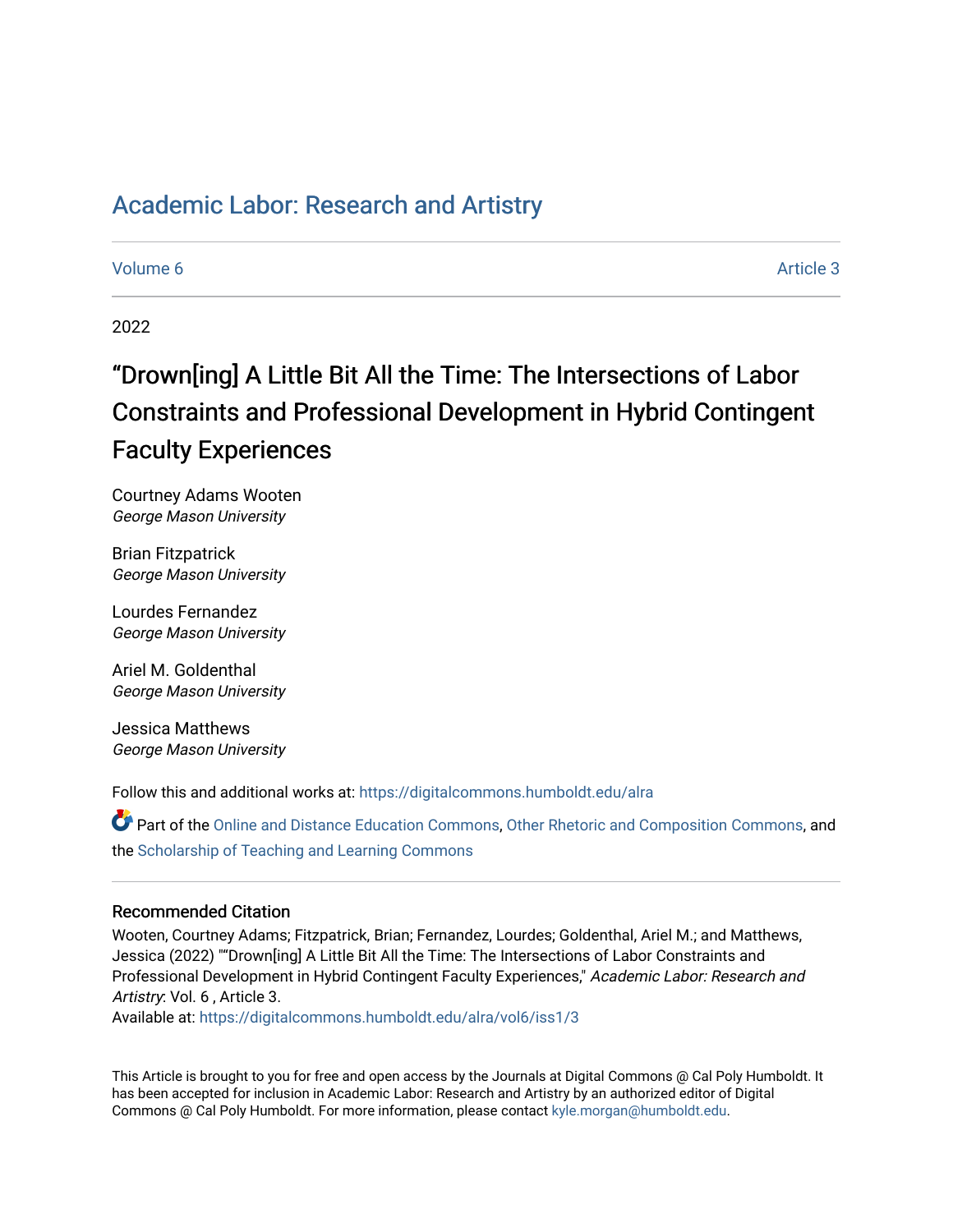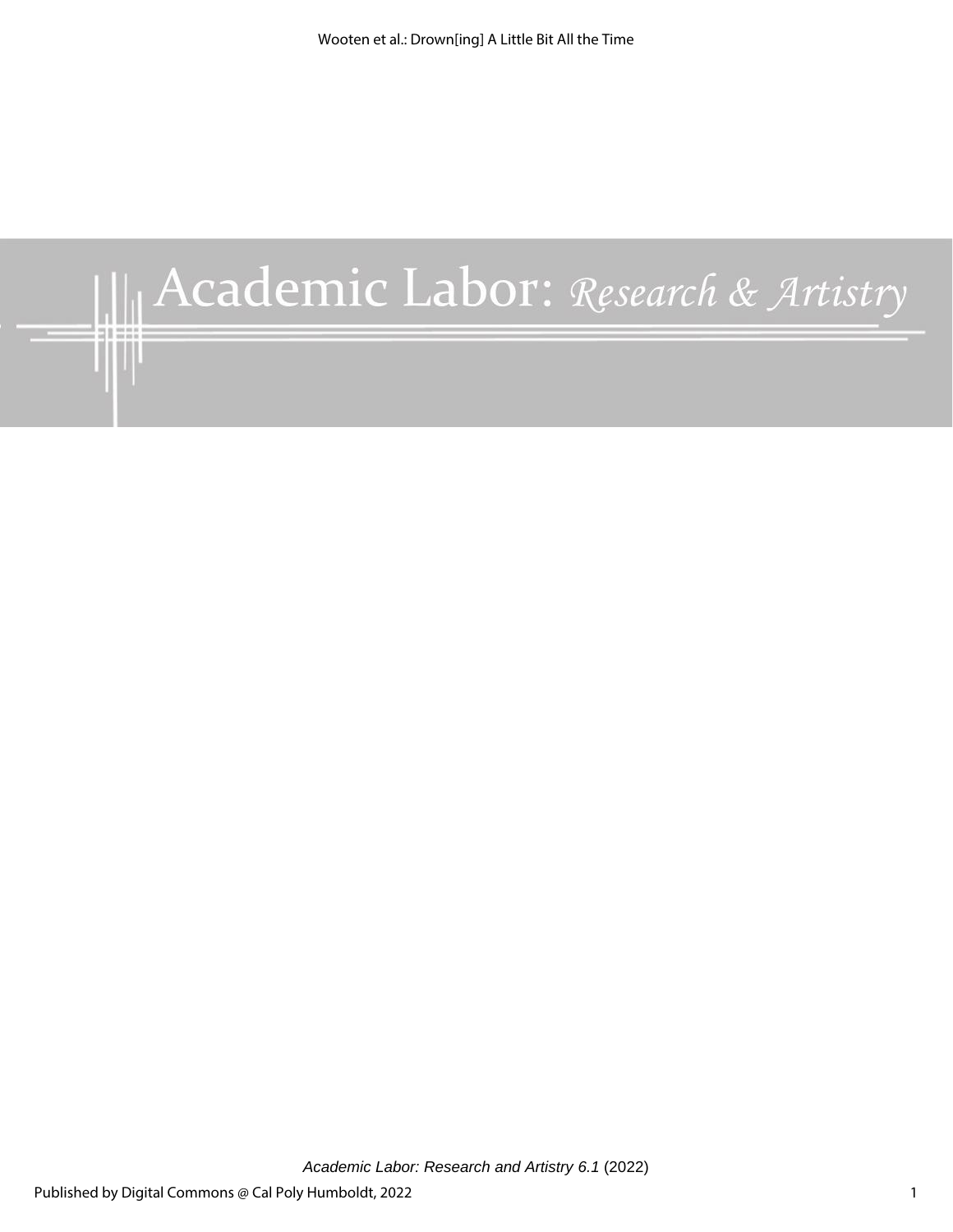"Drowning a Little Bit All the Time": The Intersections of Labor Constraints and Professional Development in Hybrid Contingent Faculty Experiences

Courtney Adams Wooten, Brian Fitzpatrick, Lourdes Fernandez, Ariel M. Goldenthal, Jessica Matthews *George Mason University*

**Courtney Adams Wooten** is Director of Composition at George Mason University. She is a co-editor of *WPAs in Transition* and *The Things We Carry: Strategies for Recognizing and Negotiating Emotional Labor in Writing Program Administration*, and her work has been published in *Composition Studies, WPA, Peitho,* and *Harlot*, as well as in several edited collections.

**Brian Fitzpatrick** is an Associate Professor at George Mason University where he teaches composition. His research is primarily focused on workplace writing, as well as online and hybrid pedagogies. He is the co-founder of the Archive of Workplace Writing Experiences and was recipient of the Conference on College Composition and Communication's Emergent Researcher Award for 2017-18. His work has appeared in *Effective Teaching of Technical Communication: Theory, Practice, and Application* by WAC Clearinghouse, as well as *Performance Improvement Quarterly* and *Double Helix*.

**Lourdes Fernandez** is Assistant Director of Composition at George Mason University, where she teaches advanced composition, technical communication, document design, and rhetorical theory courses. Her work has been published in *Rhetoric Review*, *Technical Communication Quarterly*, and *Reflections: A Journal of Community Engaged Writing and Rhetoric*.

**Ariel M. Goldenthal** is an Assistant Professor of English Composition at George Mason University. Her research interests include community-engaged courses and hybrid English composition, which she has taught since the pilot of the course in Fall 2017. Her recent presentations at the Conference on College Composition and Communication and the EDUCAUSE Annual Conference share findings on hybrid course design and implementation.

**Jessica Matthews** is the Associate Director of Composition for George Mason University. Since 2019, she has served as the Faculty Fellow for the George Mason Stearns Center for Teaching and Learning where she provides professional development for online course design and pedagogy. Her recent presentations at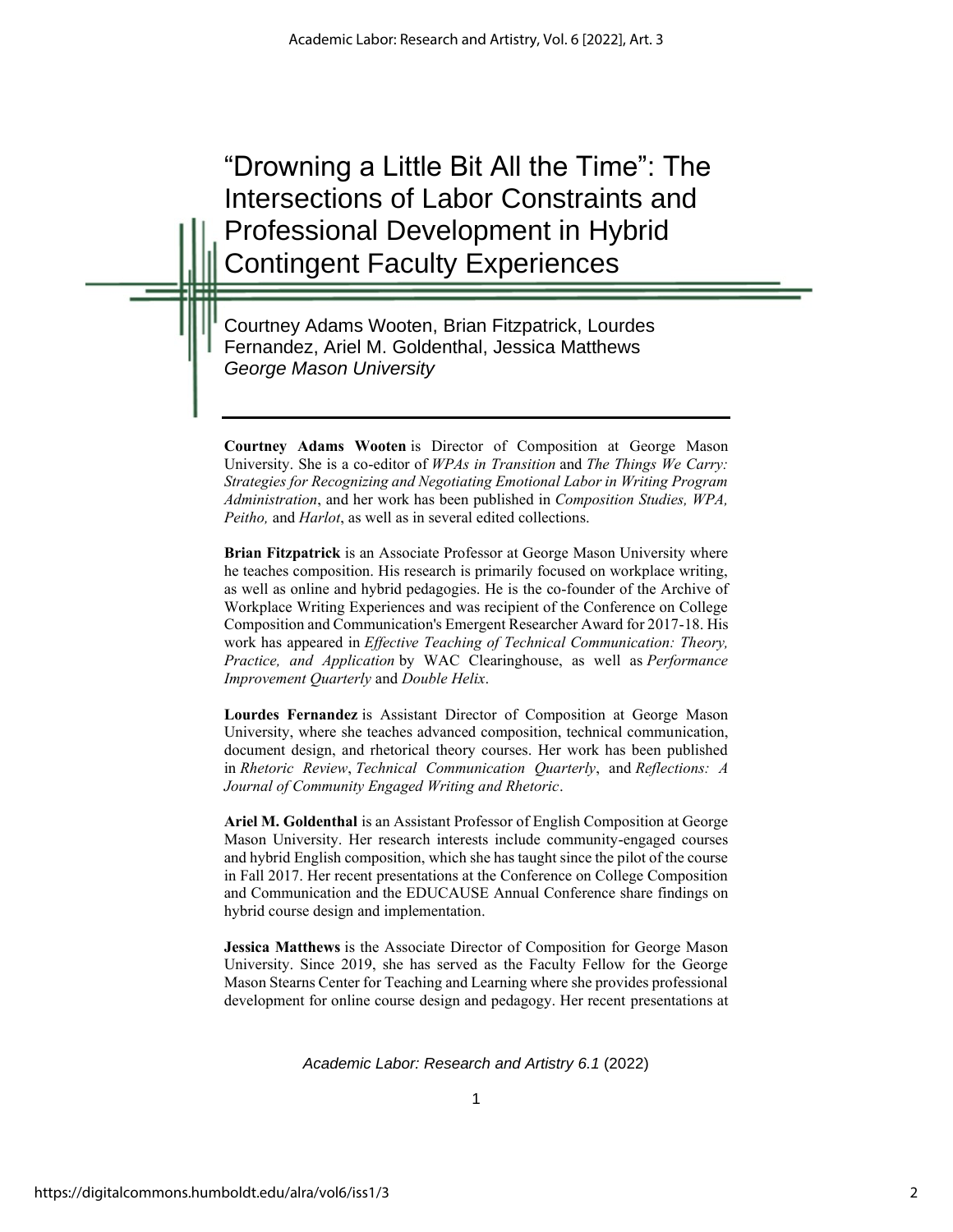EDUCAUSE, the annual meeting of the American Educational Research Association, and the Conference on College Composition and Communication focus on how students and faculty evaluate the quality of learning in online writing courses.

### **Abstract**

Faculty teaching during COVID-19 have been asked to adapt to a wide range of instructional modalities that have often increased the labor they experience without commensurate compensation. Hybrid courses, which were already popular pre-pandemic, have become even more common as schools and universities have rushed to adapt instruction to students' needs. This article reports on interviews with faculty teaching hybrid courses to investigate their perceptions of the labor involved in teaching in this instructional modality, drawing connections to the labor many faculty are experiencing as they adapt to hybrid or other, similar instructional modalities. It then argues that targeted professional development activities are needed to support faculty teaching hybrid courses in particular, but that offering such opportunities are complicated by the amount of labor faculty teaching hybrid courses often already perform.

> *"Because there's always somebody emailing, or I need to send something out, or there's a discussion on Blackboard that I need to- so I feel like I'm always giving feedback." - Participant 6*

> *"The biggest difference [between hybrids and other modalities] is that every face-to-face class in the hybrid classroom is exhaustingly engaging." - Participant 7*

Then the COVID-19 pandemic shut down in-person classes and forced K-12 schools and higher education institutions to rethink instructional modalities, the focus was often on how schools could pivot the types of instruction offered to students. While there has been some discussion about the impacts of switching to a variety of new modalities on teachers and faculty, especially those faculty already at risk (Flaherty; Kramer; Schlemmer), this aspect has often been elided as higher education institutions in particular faced budget crises that did not allow faculty to be compensated for the additional labor of teaching in new modalities but sometimes threatened their jobs. Schools and institutions developed an array of instructional models—online asynchronous, online synchronous, hybrid with an online synchronous component, and so on—and policies that guided decisions about instruction. Often, they did so without much teacher input and **W**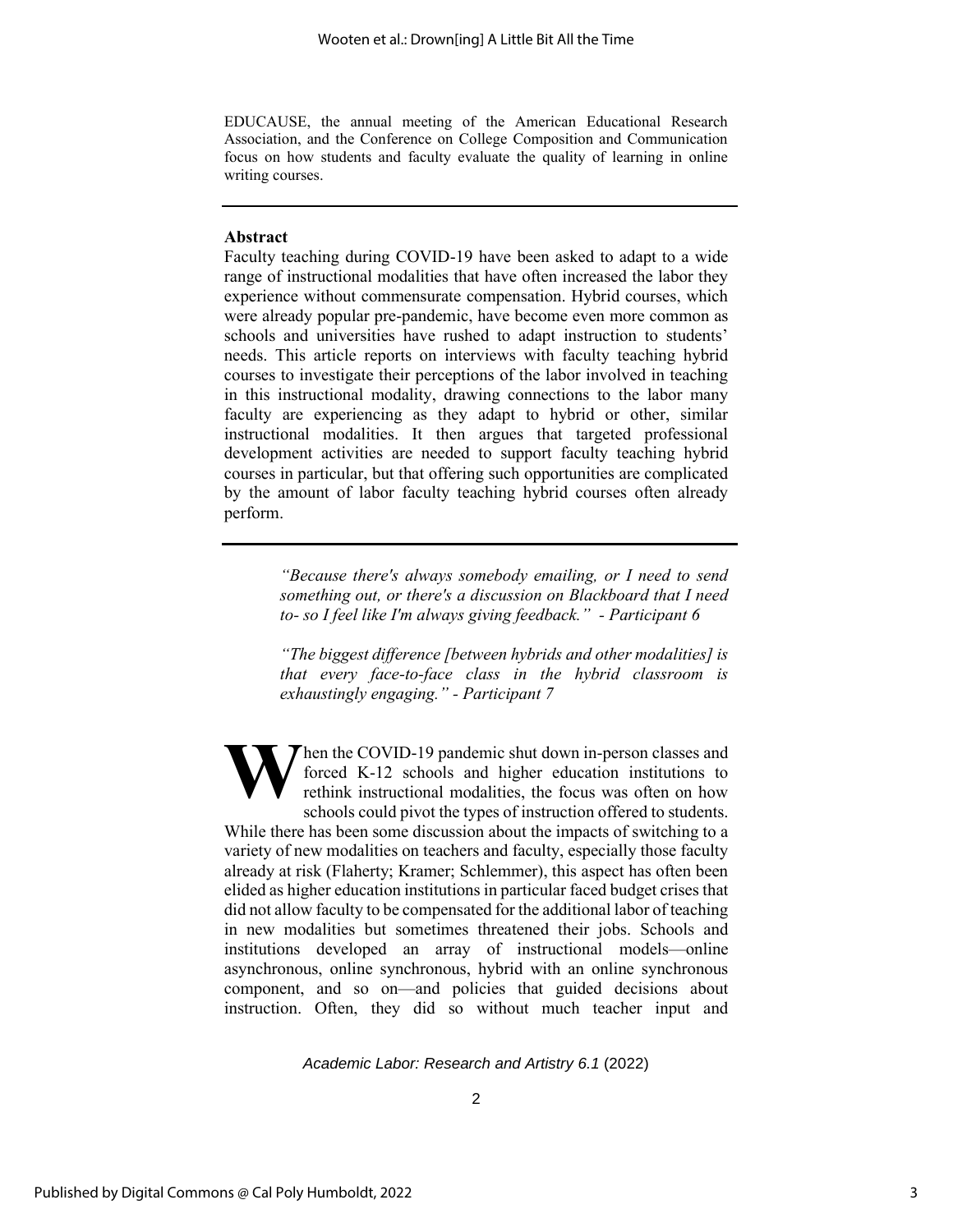consideration of increases to teacher workloads, or the dangers teachers were sometimes forced to choose between (for example, between retaining a job by teaching face-to-face or leaving a job). As a result, the American Association of University Professors (AAUP) announced in September 2020 that they were launching an investigation into eight institutions' potential violations of faculty governance during the pandemic. Without retaining or gaining a voice in faculty governance, higher education faculty, particularly non-tenure-track faculty (NTTF) by the tenuous nature of their positions, have found that the labor they do is often lost in conversations and decision-making about how their institutions should handle the pandemic.

Before the pandemic began, a hybrid task force in the general education writing program<sup>1</sup> at our institution—an R1 in the mid-Atlantic that serves almost 40,000 students—had already begun analyzing how NTTF in particular (full-time and part-time NTTF and graduate teaching assistants (GTAs)) experience the transition to teaching hybrid courses, which in our program means classes that are evenly divided each week between a face-to-face or synchronous online meeting (referred to collectively as "synchronous" throughout the rest of the article) and an asynchronous meeting. Serving over 9,000 students per year, almost all of our composition courses are taught by NTTF (48% full time, 23% parttime, and 28% GTAs). This means that many aspects of the program relate to, revolve around, or take account of faculty labor conditions and how to work within or around workload issues. Prior to the pandemic, classes were offered in three instructional modes: fully face-to-face, fully asynchronous online, and hybrid with one synchronous meeting per week and the remaining instruction occurring asynchronously online.

The hybrid task force, beginning in Fall 2019, consisted of seven faculty in our program (six full-time NTTF and one Ph.D. TA). We wanted to learn more about the professional support systems NTTF had in teaching this under-researched mode of instruction and how our program could better support them. Despite the low percentage of classes offered in a hybrid format before the pandemic (10%), we anticipated that we would be increasingly asked to teach hybrid courses given classroom space constraints that were exacerbated by increasing enrollments without commensurate increases in classroom spaces, including ongoing major construction projects that placed many classrooms offline. We also anticipated that more faculty might want to teach hybrid courses because they offer faculty more scheduling flexibility, which is particularly important for faculty with long commutes (which are very common in our area) and for part-time NTTF teaching at multiple institutions (which is also quite common in our area), while also retaining close ties to their institutional, professional communities. 2 In order to address the increase in hybrid course offerings and to investigate the experiences of the faculty who teach them, our program convened a hybrid task force to study the experiences of these faculty and offer them better support. However, as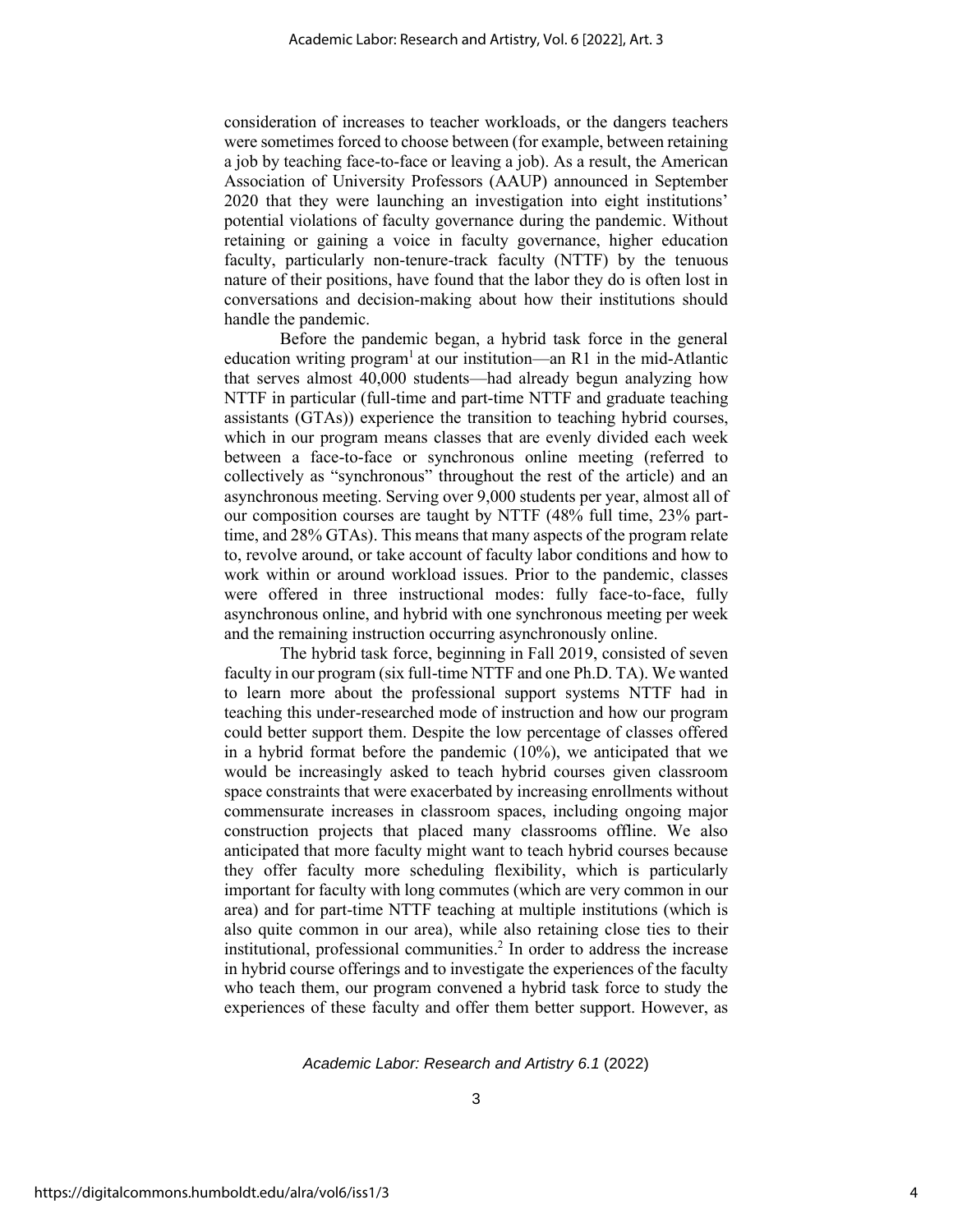our group interviewed faculty teaching hybrid courses in Spring and Summer 2020, the pandemic altered the nature of work on our campus and, as a result, informed our study. During the pandemic, our program began offering synchronous online courses, both fully synchronous and hybrid courses with instruction offered both synchronously and asynchronously in addition to previous instructional modalities. These additional modalities were added mainly due to our institution's imperative, like many others, to offer students various types of online instruction to serve their different learning needs while following COVID-19 guidelines. Faculty in Summer 2020, Fall 2020, Spring 2021, and Summer 2021 were able to choose what instructional modality they preferred, and as a result very few of our courses were taught face-to-face in those semesters. Our program's ability to offer classes in these modalities depended, in large part, on the faculty expertise developed quickly in Spring and Summer 2020 to teach in these modalities effectively, pedagogical skills that were often developed without compensation.

Focusing in part on NTTF in transition during a pandemic, this article explains the types of labor that faculty in hybrid courses experienced, particularly during this time of upheaval, and how our program has tried to address labor concerns that have not been adequately confronted and dealt with at the institutional or national levels. This is particularly fertile ground because hybrid courses are labor-intensive—or are perceived by faculty to be labor-intensive—in ways that have not been previously researched, and even more so right now as a result of faculty being asked to teach in hybrid or other types of hy-flex instructional modalities during the pandemic. We then explore what programs and institutions can do to support hybrid faculty through professional development, particularly given labor conditions that constrain the types of instructional innovations and pedagogical changes faculty can make and the professional development opportunities that are offered.

# **Increasing Workloads Without Compensation**

Writing studies' attention to NTTF labor conditions and the types of labor often required in online writing instruction (OWI) makes it an apt field to examine when focusing on hybrid faculty labor conditions. Both within the field and in higher education more broadly, teacher-scholars have made calls for the professionalization of NTTF positions (Hassel and Giordano; Kezar, DePaola, and Scott; Lynch-Biniek; Doe et al.; Melonçon, Mechenbier, and Wilson). Lynch-Biniek, for example, claims that exclusion from institutional, departmental, or programmatic communities can lead some NTTF to feel that their professional identities are not valued or supported; as a result, they may feel more constricted in how they act as professionals (in terms of academic freedom in particular). One particular constraint on professionalization that Doe et al. found was tension between "plans for professional development and for building a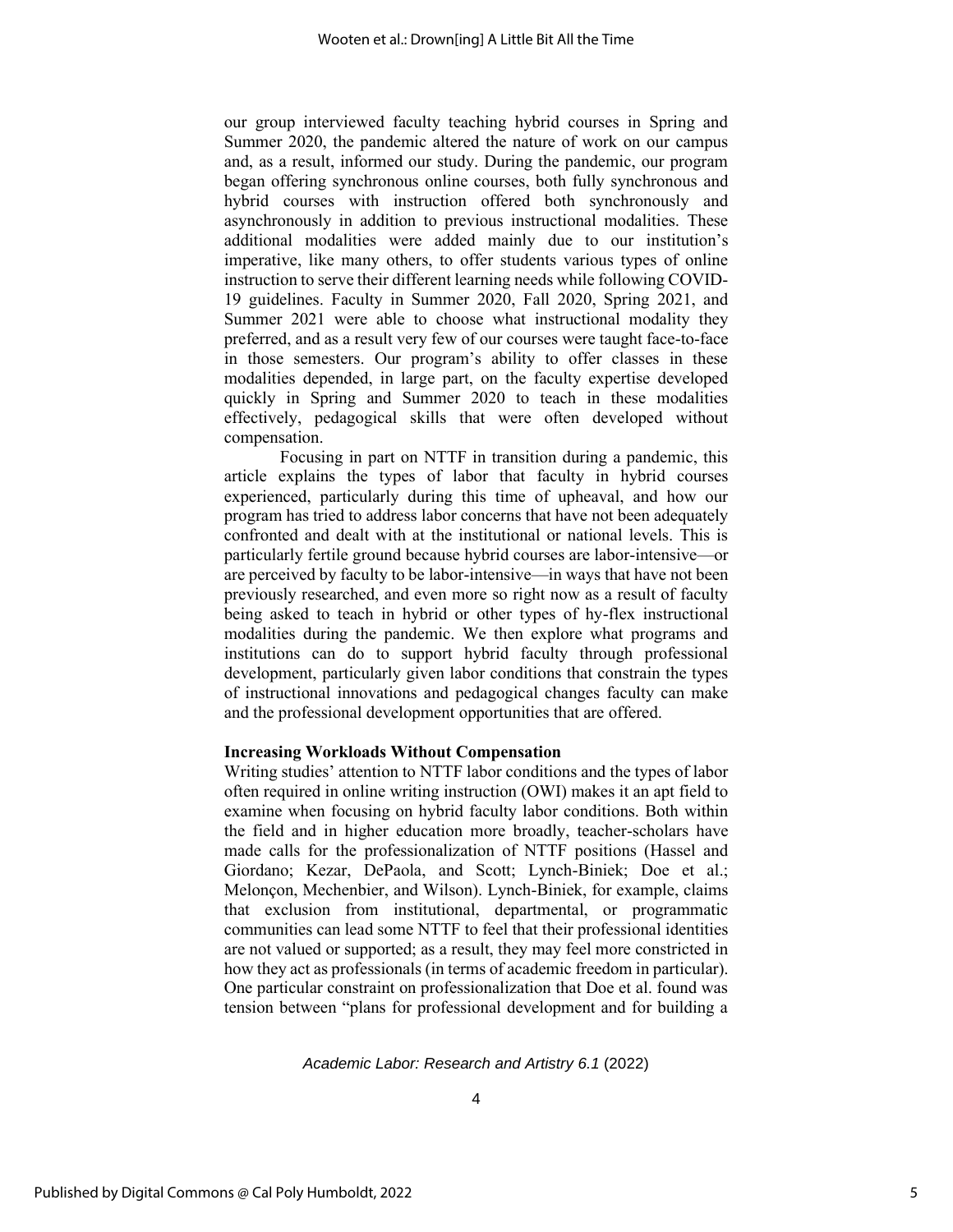better professional future with advancement and recognition" and the time it took to teach, especially grading and providing feedback (435). In the case of online or hybrid writing courses, this tension can be exacerbated by the additional workload it takes to teach these courses and NTTF perceptions of this workload.

Faculty teaching in online environments, whether in completely online or hybrid courses, typically experience higher labor loads than faculty teaching face-to-face courses. Higher education researchers have found that faculty teaching online see increases in development, administration, and instruction time compared to teaching face-to-face (Bender et al.; Cavanaugh; Spector; Delgaty). Although these sources do not differentiate between the time and labor required of online and hybrid courses, faculty teaching hybrid courses experience similar increases in preparing courses and communicating with and supporting students. In writing studies specifically, research in the field has found that OWI requires more faculty time due to increased literacy loads, communication with students, feedback on written work, technology support for students, etc. (CCCC "A Position Statement"; Griffin and Minter; Borgman and McClure). This work tends to collapse online and hybrid courses together to focus on OWI broadly; for example, the CCCC Position Statement on OWI explains that the document focuses on "effective strategies ... for use with various online media and pedagogies primarily for teaching writing in fully online (i.e., having no onsite components) and hybrid (i.e., classes meeting in distance-based and/or computer- mediated settings and in traditional onsite classrooms) writing courses." However, faculty teaching hybrid courses, in addition to the labor concerns that accompany online courses, also have additional labor problems to contend with such as helping students understand the hybrid course format, building bridges between synchronous instruction and asynchronous online instruction, and so on as we discuss below. While attention to this increased labor burden in online courses broadly construed has led to arguments that faculty teaching fully online and hybrid courses need to be additionally compensated (CCCC "A Position Statement"; Beck; Mechenbier), few institutions have taken up these recommendations. In fact, during the pandemic many schools increased the numbers of fully online and hybrid courses offered without providing additional faculty compensation, which made this problem all the more visible as it has affected larger numbers of faculty across the country who have been vocal in voicing their objections to being asked to do additional labor without additional pay.<sup>3</sup>

Although asking faculty, particularly NTTF, who are teaching in online modalities to do professional development can seem like an additional burden, it became clear during the pandemic that faculty in our program needed pedagogical support as they transitioned to new instructional modalities. Writing studies scholars have already formed some professional development models for online writing instructors (CCCC "A Position Statement"; Borgman and McCardle; Melonçon;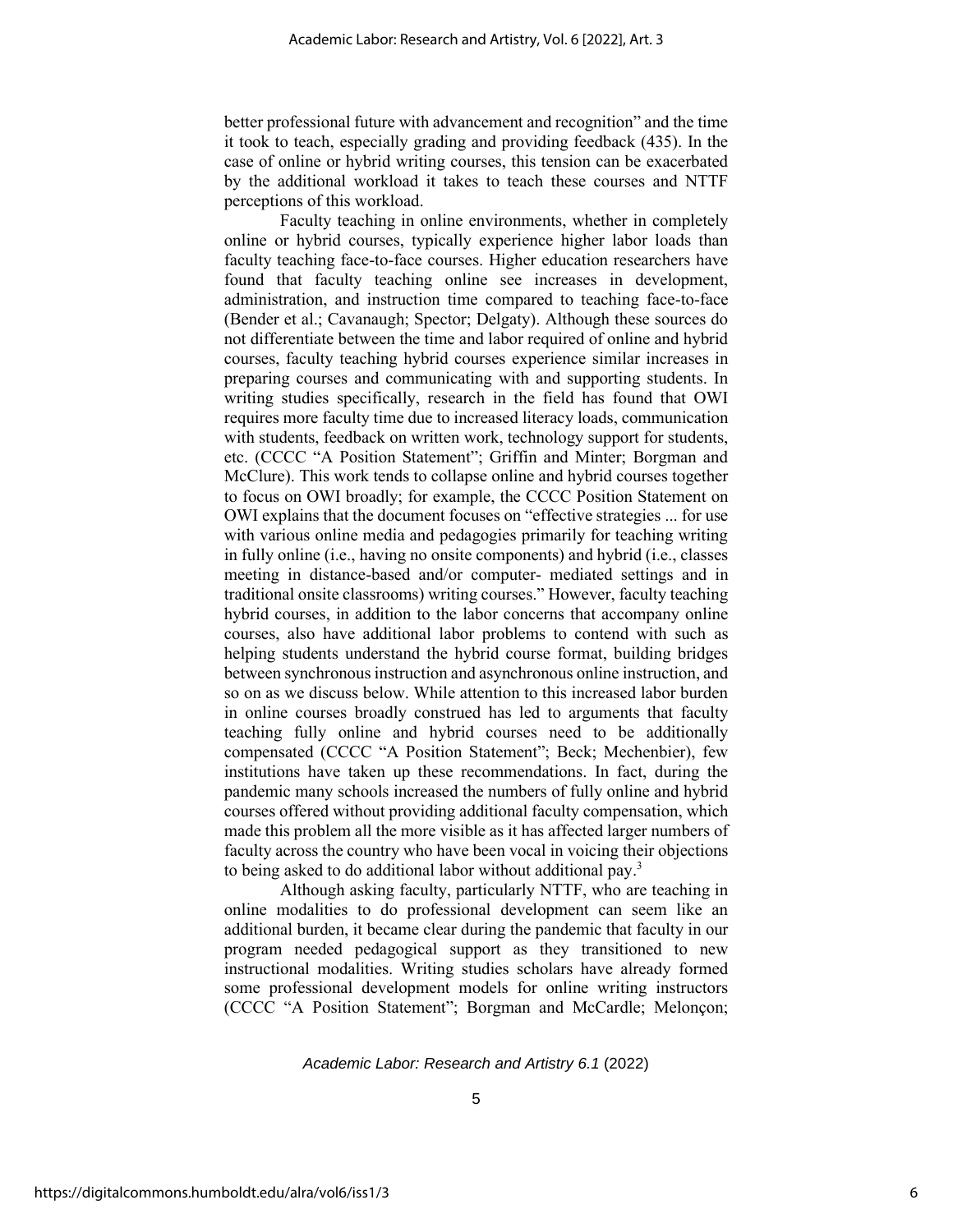Melonçon and Arduser; Jaramillo-Santoy and Cano-Monreal; Mechenbier). While much less studied, there is some research explicitly focused on the professional development that should be offered to faculty teaching hybrid writing courses, especially since, as Lyra Hilliard comments, teaching courses that are typically small and discussion-based in a hybrid format differs substantially from teaching larger, lectureoriented courses. These professional development initiatives focus on training faculty before they teach hybrid courses as well as more informal, ongoing support systems such as brown bag discussions, regular informal meetings to share ideas, etc. (Paull and Snart; Hilliard). Hilliard in particular supports a Community of Practice (CoP) model that fosters collaboration and community, pinpointing several areas in which faculty need professional development in order to become effective hybrid instructors: integrating the synchronous and asynchronous components of the course, resisting overloading students with work in a hybrid course, and taking advantage of the many learning modalities available in a hybrid course (213). While we did not have a formal hybrid training program or workshop before faculty began teaching hybrid courses, we thought that faculty teaching hybrid courses were already engaged in communitybuilding practices and had formed supportive connections with each other and our program's administrative team (comprised of a Director, three Associate Directors, two Assistant Directors, and a graduate Assistant Director) around their teaching. We found in our study, though, that while faculty did build relationships with members of the administrative team, they did not form a peer network with each other as we assumed they had. The pandemic's disruption and subsequent movement of more faculty into online/hybrid courses made professional development support for faculty teaching these courses, such as encouraging the formation of peer networks, even more imperative.

The sticking point in our program for offering or even requiring faculty to engage in professional development at any time is that the program is often unable to provide compensation for this labor. While many have advocated that compensation should be provided for faculty engaged in professional development (Hilliard; Mechenbier; Nagelhout; Doe et al.), our program has struggled to advocate for compensation for this work, particularly for full-time NTTF whom our institution seems to view as not needing compensation since professional development is seen as part of their regular workloads. Problems with professional development funding also include the slow nature of any internal and external grant funding that is not guaranteed and that can take a lot of time to receive and use, a problem particularly in the case of the rapid uptake of online and hybrid instruction during the pandemic, and the many institutions where budgets have been cut and/or frozen. The pandemic has further exacerbated the lack of compensation for professional development due to faculty's substantial workload increases and pressures on other areas of their lives without commensurate increases in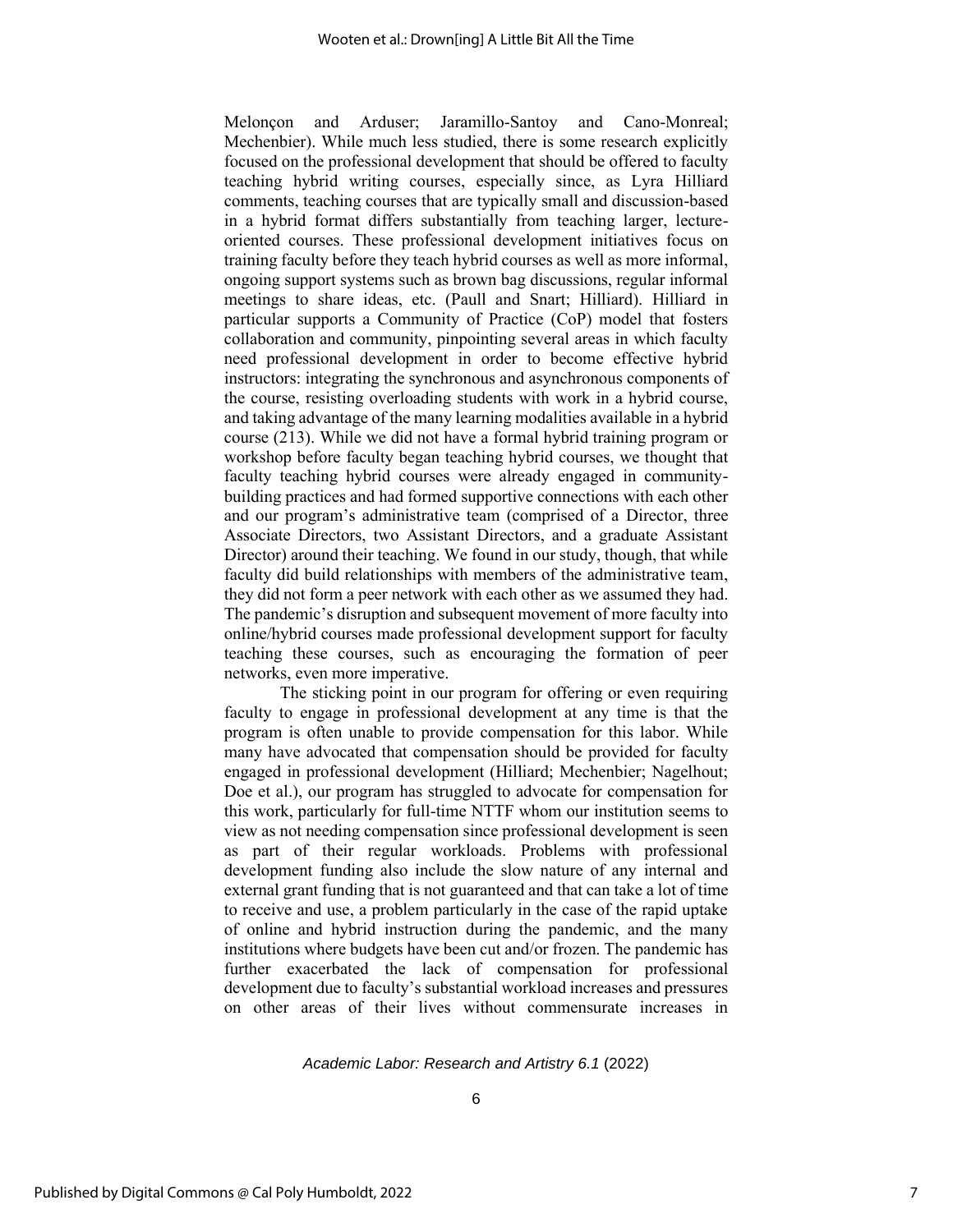compensation. As a writing program, this has led us into more scrutiny of the types of professional development we offer faculty, what modalities we offer professional development in, and how we invite faculty into them. In the next few sections, we briefly describe the methodology for the research component of our project. Using interview data, we explain how faculty teaching hybrid courses perceived their labor as they taught in this modality, and we show how our program has provided professional development that speaks to their immediate pedagogical needs while trying to balance that needed support against our often being unable to offer stipends or course releases for this work. We advocate for changes at the institutional and national levels around faculty involvement in pedagogical decisions and compensation for workload increases, changes that are needed not just to address labor concerns during the pandemic but also after a return to more "normalcy."

# **Methodology**

During Fall 2019, the hybrid task force designed a survey and interview protocol to gather data, which was approved by our institution's Institutional Review Board. 4 In January 2020, we emailed a Qualtrics survey to seventeen faculty in our program with experience teaching hybrid courses. The survey asked basic questions about faculty experience teaching hybrid courses, including *when* these faculty taught hybrid courses, *where* they taught these courses, and for *how long*. Fourteen faculty responded to the survey and all agreed to be interviewed. <sup>5</sup> Of the fourteen participants, thirteen had taught mostly composition courses; one had never taught composition but had taught hybrid technical communication courses. The faculty included two part-time NTTF, one GTA who was formerly a part-time NTTF, and eleven full-time NTTF. Although our interview participants reflected a larger percentage of fulltime NTTF than are part of our overall program, our interviewees described different types of labor conditions experienced by all NTTF who teach in our program. Two participants had taught hybrid courses at different institutions, and one had developed training for faculty about how to teach hybrid courses at a former institution. There was a mix of experience from faculty who had taught mostly online, mostly face-toface, or both.

Our interview protocol used focused questions regarding instructor lessons learned, professional development resources, and practices in feedback and student engagement in an effort to explore the ways in which faculty prepare and transition to teaching hybrid courses. While the interview protocol was designed prior to the pandemic, by the time faculty were interviewed in Spring and Summer 2020 all of our institution's courses had moved online, and faculty frequently referred to synchronous and asynchronous online learning modalities. These semistructured interviews lasted 30-90 minutes and were conducted and recorded using Zoom. Due to its utility in analyzing qualitative data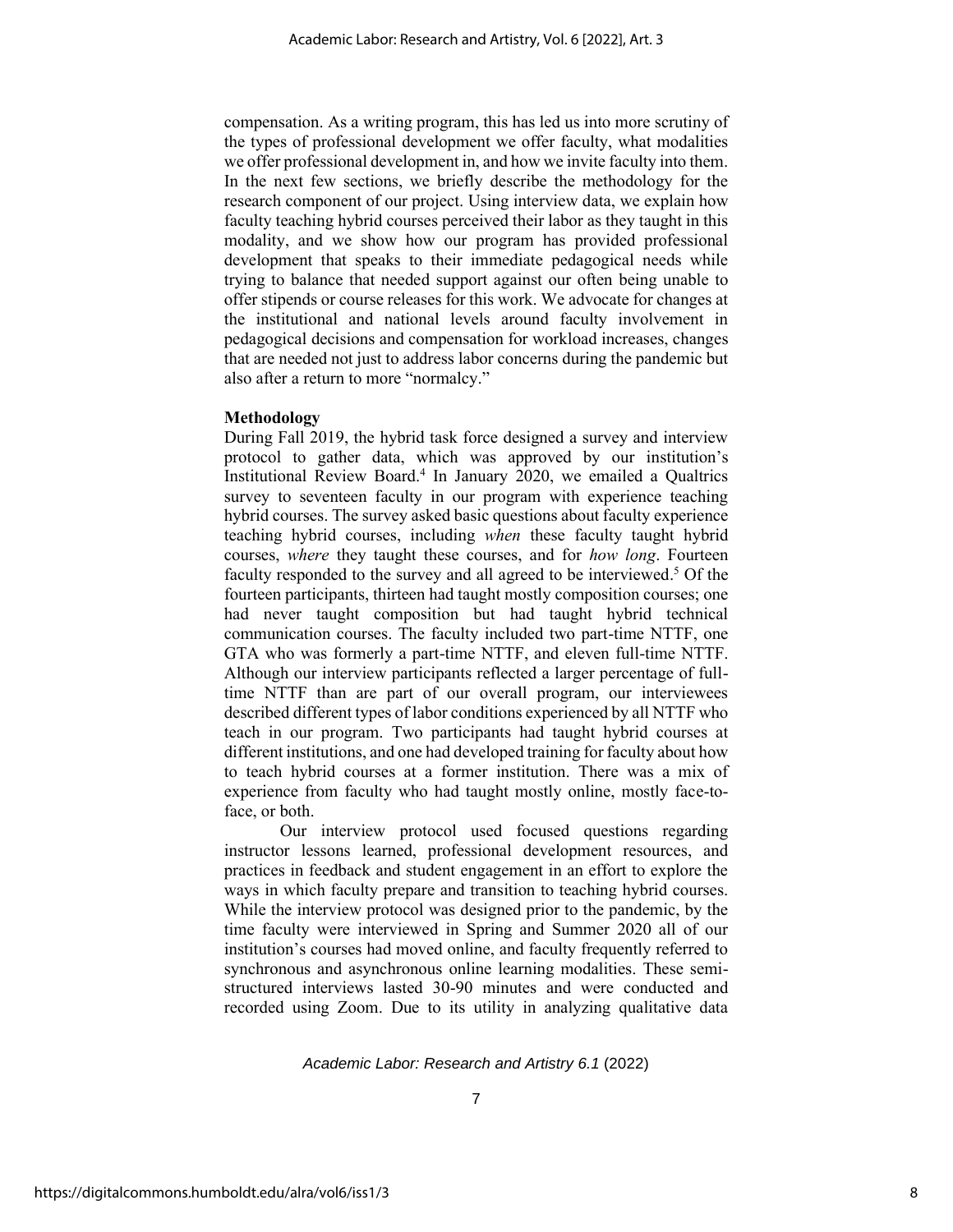(Lindlof and Taylor), we elected to leverage grounded theory as our coding approach. Therefore, all interview transcripts were interrogated using no prescribed constraints (e.g., open-coded). Because we were a relatively large team, we coded in pairs. The pairs met to normalize codes and sampling methods; after our initial round of coding and comparison, the entire team met to discuss our main observations and emerging themes, eliminating redundant terms and agreeing on common terms. This resulted in over 75 codes that we collapsed into 15 categories, including categories related to feedback, students, course design, and mentoring. These categories encompassed more granular codes; for example, the category of professional development housed several codes, including collaboration with colleagues, learning from past mistakes, and mentorship, to name a few. We analyzed each major category and corresponding codes to trace recurring and emerging themes across categories and codes. For this article, looking specifically at the categories of professional development, adaptation, and use of technology gave us rich insight into labor conditions and how faculty manage hybrid course design.

In the following sections, we describe how faculty perceived the labor required when teaching hybrid courses. These line up in some ways with scholarship about the labor involved in teaching writing online, but faculty describe hybrids as creating other, specific challenges that, at the time of the interviews, remained under-addressed in our programmatic professional development. As the pandemic changed how faculty taught, these challenges became more urgent and the ongoing imperative to specifically support faculty teaching hybrid courses became more visible.

# **Results: Data Analysis**

Throughout the interviews, faculty noted several areas where hybrid courses present labor challenges that impact their workload and how the program plans professional development for faculty teaching hybrid courses:

- Hybrid courses require extra planning transitions between synchronous and asynchronous components;
- Faculty perceive hybrid courses as having a different rhythm that requires adjustment;
- Hybrid courses require additional time spent supporting students who struggle to navigate the hybrid course structure.

The pandemic also necessitated specific adjustments that created more work for faculty in the short term and increased the sense that hybrid teaching requires different strategies that are time-consuming and laborintensive to design and implement. All these challenges demonstrate the workloads faculty teaching hybrid courses experience, particularly those making a transition to teaching hybrid courses for the first time and during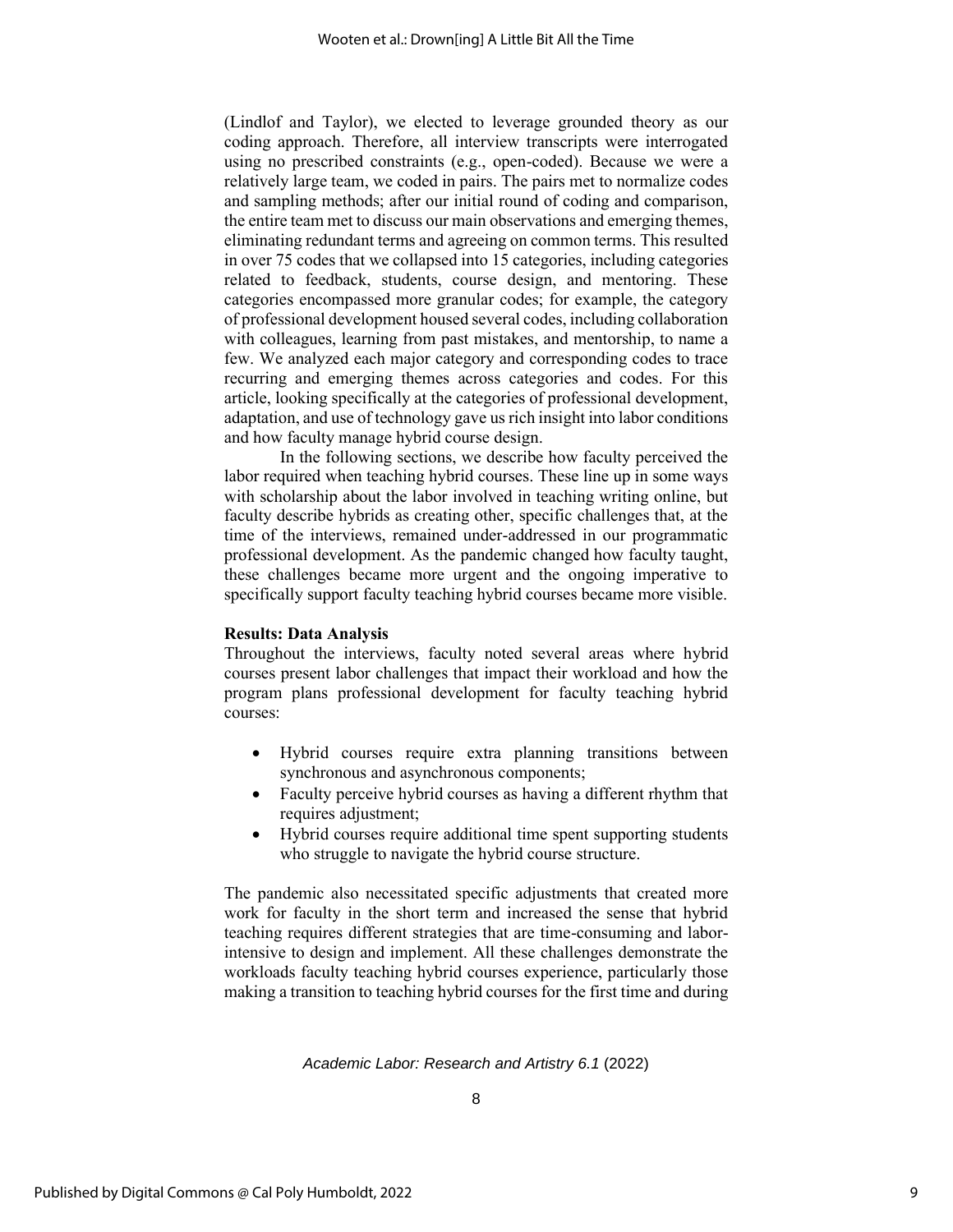the pandemic. Finally, these challenges, which have been accelerated by the pandemic but will likely persist, need to be addressed at the institutional and programmatic levels and should reflect the way faculty engage in hybrid course design and shape professional development initiatives.

# *Hybrids Require Additional Planning*

Because hybrid courses require transitions between synchronous and asynchronous components, the result is that faculty spend more time sequencing the course. However, the interwebbing of this sequencing also makes it more difficult to make adjustments based on student need, interruptions such as the pandemic, and so on. Even for experienced faculty, the hybrid modality requires different considerations that contribute to the labor spent on hybrid courses. As Participant 2, a parttime NTTF who teaches graduate editing courses and runs a professional writing consultancy, states:

> It's kind of like teaching two different classes. I think that's the biggest challenge. It has to be extraordinarily organized. I know online teaching also has to be extraordinarily organized, but I think it being half in-person complicates it more because even though the in-person classes gave me the opportunity to do that little bit of pivoting that I could do…I had to bring printouts every week for the handouts for them and I had to take advantage of the fact that it was in person to adjust my lectures every week based on how the online week went.

This participant's attention to the work needed to bridge between the faceto-face and online components of the hybrid course is echoed by Paull and Snart: "when developing a hybrid course, it is vital to make sure students are moving as seamlessly as possible from the online environment to the classroom environment. We need to make sure that students understand that in taking a hybrid course they are indeed taking one, single class, rather than feeling like they are involved in two, barely related enterprises" (127). One of the other members of our task force, Kerry Folan, described the work that goes into sequencing synchronous and asynchronous work in a hybrid course as "braiding." She uses this term to point out how faculty teaching hybrid courses must consider how synchronous components feed into asynchronous components of the course and vice versa. This creates extra labor for faculty because they have to more carefully scaffold and organize work than they do in a completely synchronous or completely asynchronous course; otherwise, the course design can fail to adequately support students and their learning.

The delicate balance faculty teaching hybrid courses have to strike can also easily be disrupted if something arises, whether as large as the pandemic-interrupted instruction in Spring 2020 or as small as a faculty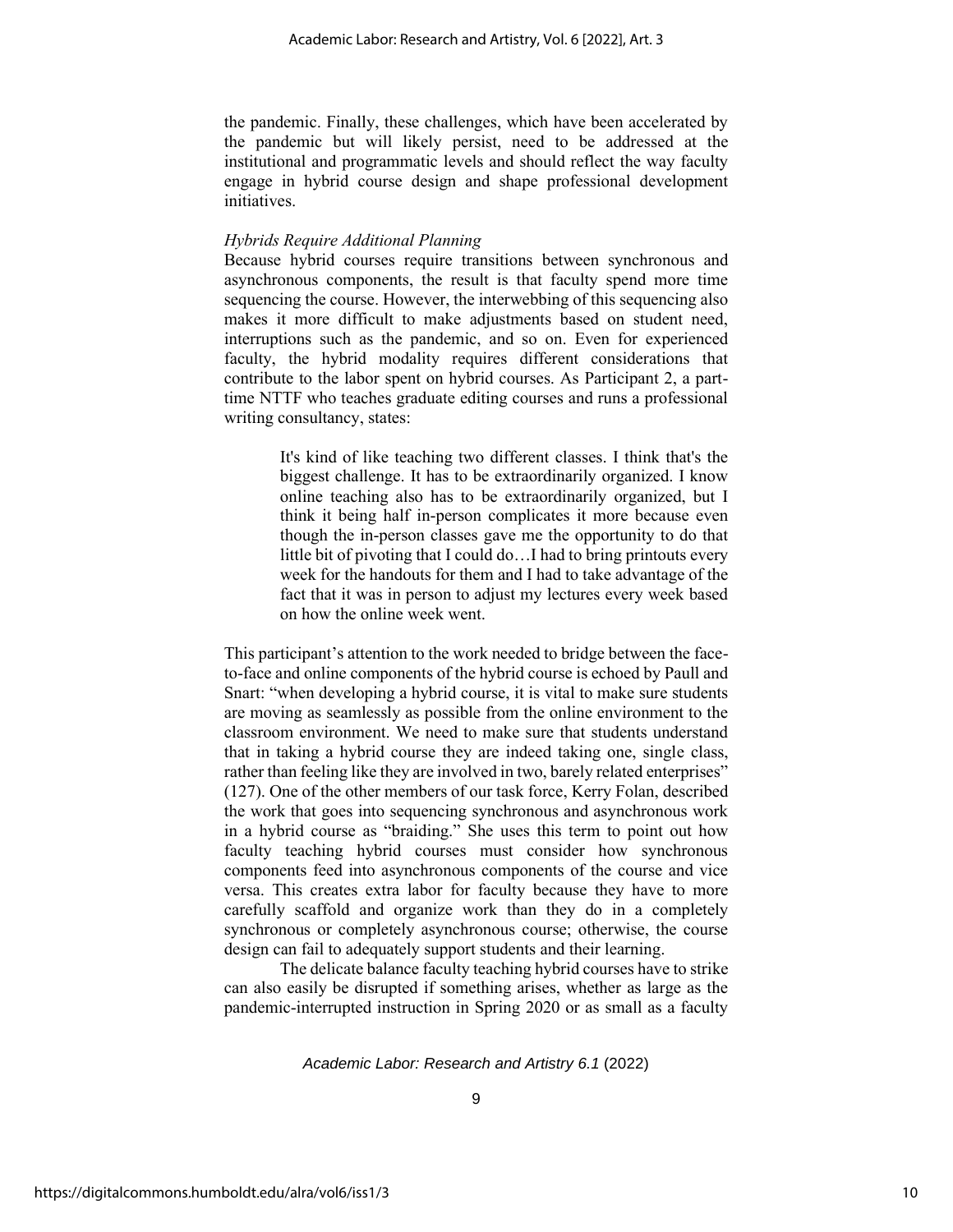member being sick for a week. Participant 2 goes on to say, "I mean, I had everything planned, just orchestrated so carefully that if I got sick during an in-person week or if we had like an earthquake or a massive pandemic, I would have had to do some massive retooling of the course that would have, A, been really painful for me, and B, definitely would have lost some of the quality of the course for the students." The braiding hybrid faculty create between the components of their courses means that any disruption can unravel some of the intricate work they have done on the course, disrupting student learning and creating even more labor for them in trying to re-construct the course. Participant 2 ultimately decided to teach fully asynchronously during the Fall 2020 semester rather than teach a virtual hybrid course in part due to these constraints.

#### *Hybrids Require Additional Adjustment Periods*

Because faculty in our program synchronously meet once per week with students, they feel pressured to use this class session productively to meet all student needs and engage students in the course, which makes the class session feel more intense. As Participant 7 says, "the biggest difference [between hybrids and other modalities] is that every face-to-face class in the hybrid classroom is exhaustingly engaging." This intensity is ramped up for those faculty who teach one part of the course synchronously online via web conferencing rather than in a face-to-face classroom. As Hilliard explains: "teaching via video conferencing is not easy! It requires an entirely different approach to teaching and learning than those we've developed for face-to-face or asynchronous online teaching…It's resource-intensive. It's exhausting. It's intimidating. For many instructors, it's downright terrifying" (215). Although we had not offered hybrid courses with a synchronous online component instead of a face-to-face component prior to the pandemic, we anticipate this type of hybrid course will continue to be an option at our institution and elsewhere because of the additional flexibility it offers faculty and students (and the classroom space it frees up on campuses).

Some of the intensity of teaching class sessions, whether online synchronously or face-to-face, lessens as faculty develop a rhythm between the synchronous and asynchronous components of the hybrid courses, but this process is time-consuming and takes faculty several semesters to figure out. Paull and Snart identify this rhythm as central to a successful hybrid course: "To have a successful hybrid course, instructors must be able to make it clear what will go in each environment and how both pieces support each other. Students should never get the impression that either environment is more important than the other but rather they feed into one another, working on a learning arc from start to finish" (130). Participant 6 describes their experience teaching hybrids and struggling to decide what activities would be taught synchronously and asynchronously: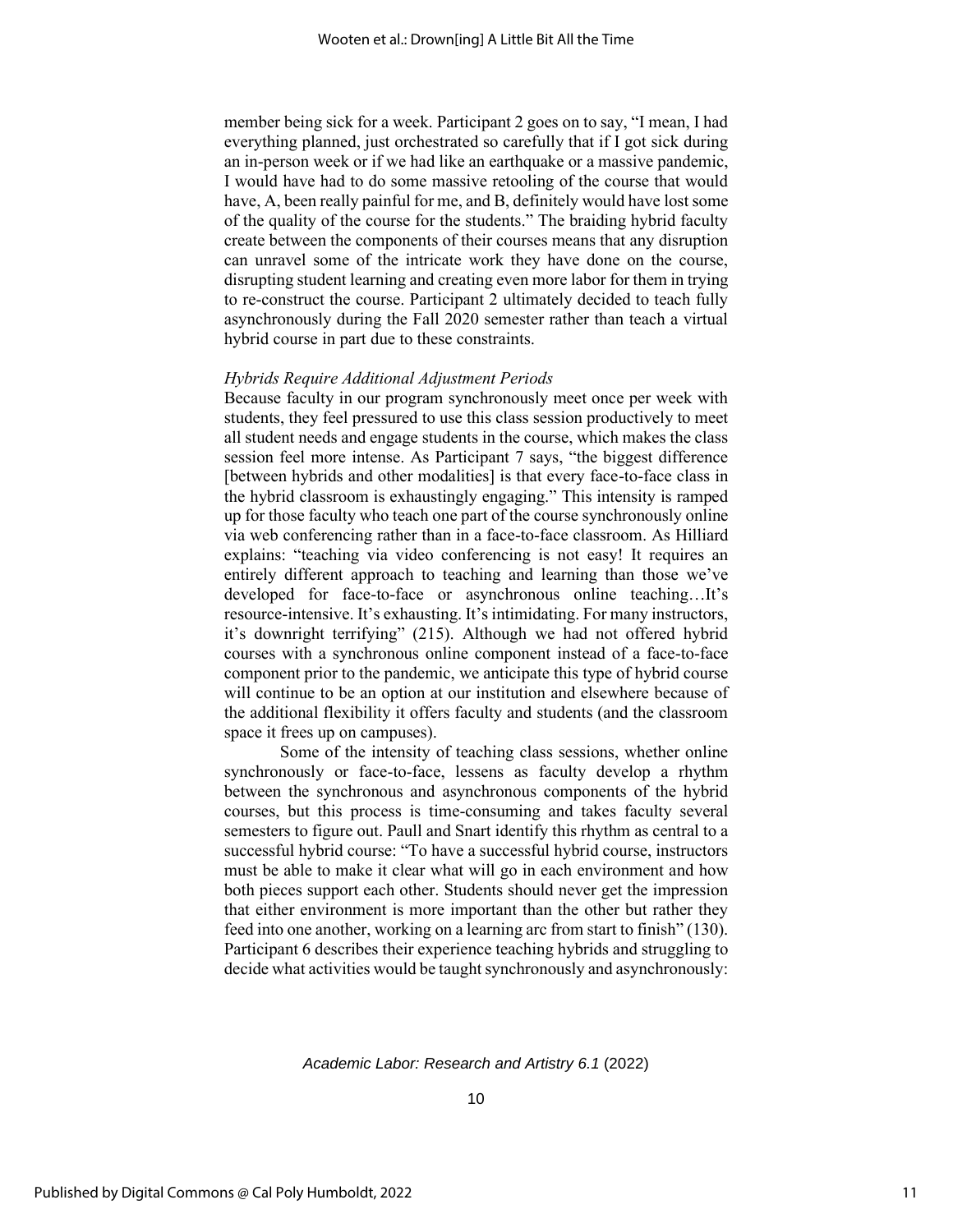So, I felt compressed in the hybrid, but I tried to make up for that with Blackboard, and after I kind of got in the rhythm of it, I was able to do that. The first time or two, I think I felt more awkward than perhaps the students did because I was trying to figure out what pieces do I take online. But after I got the hang of it, I realized what I could do and that actually was sometimes better on Blackboard because other students could see what other students were posting. And so they could see that, "Oh, I guess everybody's struggling with this, and everybody's concerned about that."

Once this participant was able to set up a rhythm for the course, they were able to minimize some of their labor and recognize the benefits of the hybrid modality. However, this was only after a semester or two of additional labor spent trying to figure out how to establish a rhythm for hybrid modalities overall.

Because hybrid courses require more planning, more troubleshooting, and because the courses might require changes that are more challenging to implement given the rhythm of the course, other logistical issues such as faculty access to technological tools and ability to use those tools become more salient. In the survey, we asked how important the use of technology is in a hybrid classroom; 64.2% said "very important" and 35.7% said "important." Faculty recognize, then, that their management and use of technology is a key part of their success in teaching hybrid courses. They can become frustrated, however, when some technological tools or features of tools that they can use when teaching face-to-face or online courses do not work as well when teaching hybrid courses. One interview participant commented on being unable to combine hybrid courses into a master course in a learning management system (LMS) to minimize some of the redundancies when teaching multiple course sections, which added to their workload: "and here's the other thing about hybrid that really changes it from online [asynchronous], in my opinion, from the work perspective is that you can't—what is that called?—marry your courses." For hybrid courses, it is difficult to create master courses in an LMS because students are not all meeting at the same time for the synchronous session, which means faculty teaching these classes also have to establish different rhythms of when asynchronous and synchronous work occurs. As Participant 9 describes:

> In a face-to-face class, you can [use a master course] because you're not doing usually online groups or anything like that. In an online [asynchronous] class, you can because who cares? It's all the same pool anyway. But in a hybrid class, you have to keep them all separate so that you can continue to have groups, which means I have to recreate the course three times. And any adjustment to the calendar is recreated three times, and the groups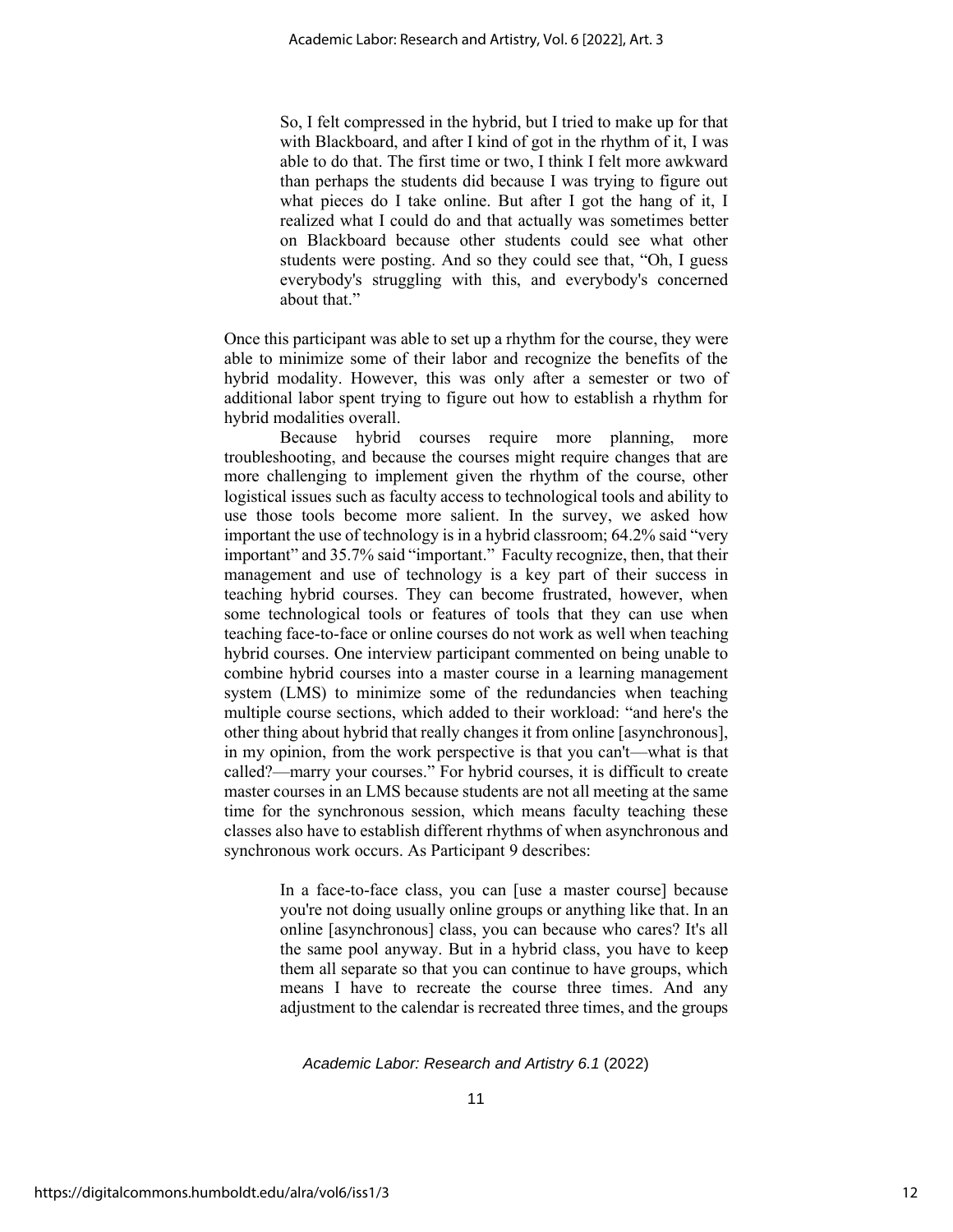have to be made three times…I mean, besides just the time that takes, it's also so easy to make mistakes that way when you're it's almost impossible not to make mistakes.

Although handling the LMS may seem like an inconsequential problem, for NTTF with high course loads (whether at one institution or across multiple institutions), any additional interactions with an LMS can incrementally add up to a lot of total time spent managing hybrid courses.

Managing hybrid courses becomes even more challenging and labor-intensive when faculty teach multiple courses a semester using different learning modalities. Because hybrid courses have a synchronous component, teaching fully synchronous or asynchronous courses alongside these complicates a faculty member's ongoing weekly schedule. For Participant 9, arranging time for grading and providing feedback presents a challenge:

> But with hybrid, it's two days a week where you have stuff due online. And if you're teaching four classes, you're teaching those other days. And so somehow it's more work than even fully online is by a lot because there's just not the empty, flexible time where you could be responding to students online. You still have to do that, but you also have to be in the classroom, and you have to get to campus, and you have to do the sort of other stuff. … So, I would say the logistics of structuring the sequencing with what days things are due and to keep things streamlined; to be really conscious about what both you and students can accomplish online.

As Borgman and McClure among other scholars note about online and hybrid courses, heavier workloads can occur in part due to the increased amount of reading and commenting that occurs on discussion boards, emails, and written texts students produce in these courses (A4). Balancing this workload while still teaching face-to-face classes can create labor challenges for NTTF teaching multiple sections of classes. For faculty teaching hybrid courses, things that can seem less difficult when teaching in other course modalities such as engaging students in synchronous classes, dealing with an LMS, or juggling a course schedule take up a lot of time and energy. NTTF teaching hybrid courses can particularly struggle to perform this labor because of the overall high teaching loads they have and the potential number of hybrid courses they might teach in a given semester.

*Hybrids Require Providing Additional and/or Different Student Support* Once a course begins, faculty experience an increased logistical burden and describe hybrid courses as challenge of adjustment and adaptation. Faculty develop various tactics to manage the course, but those tactics are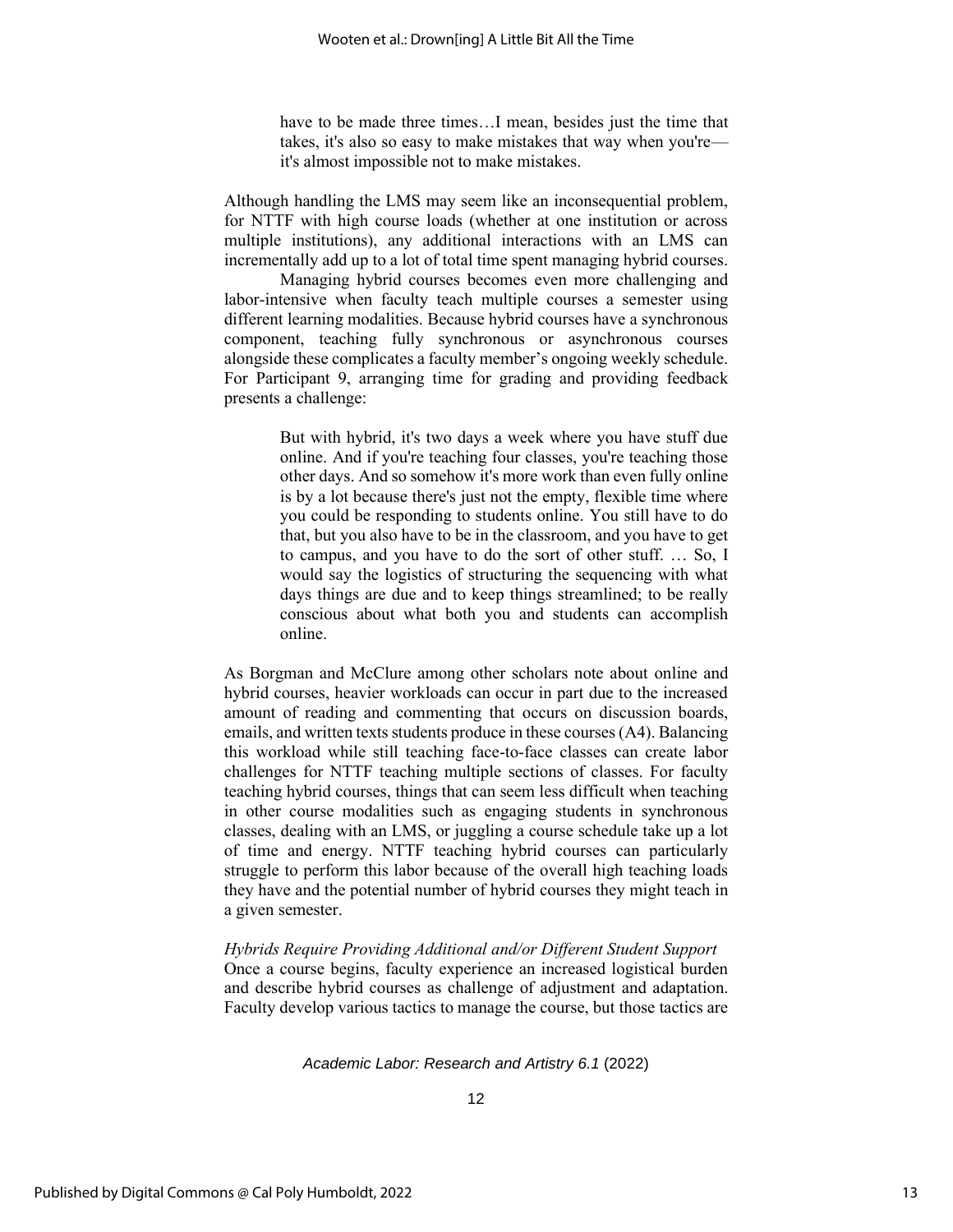often labor-intensive, requiring unanticipated time and effort. In the interviews, we found that beyond the usual labor of teaching online courses, faculty in hybrid courses also experienced shifts in the types and number of assignments they incorporated into the class and the amount of guidance they had to provide students navigating the modality. These contributed to additional labor that faculty identified with interacting with students through and about hybrid courses.

One way faculty found themselves supporting students was through changes to the low stakes work they felt they had to assign and the ways they approached giving feedback or grades on this work. Paull and Snart note that it is important for faculty to carefully attend to the way they assign grades to the face-to-face and online components of a hybrid course so that students do not privilege doing work in one modality over another (127). These types of considerations, while not framed necessarily in terms of time and effort, feel like a big shift in approach for faculty that is time-consuming and requires planning. Faculty mentioned changing grade books, changing their assessment approach to completion grades, and adapting assignments to give students "bridges" between online and face-to-face class sessions (as seen above in the discussion of the "braiding" required between synchronous and asynchronous class components). As Participant 4 describes, some of the assignments used in the hybrid course are designed to provide guidance rather than evaluation: "doing smaller assignments to kind of bridge between face-to-face and the online portions. Those kinds of things are less focused on evaluation, more on guidance." While these types of assignments support student learning in hybrid courses, designing and providing feedback or grades on these assignments creates additional faculty labor. Participants 4 further explains:

> So, I find myself doing more little turn-in assignments with the hybrid than I normally would with a face-to-face. But it's trying to find that balance—I don't want to be grading all the time because that's not good for me or my students to always be commenting on small stakes assignments and not have the energy or whatever to focus on other things, office hours, conferences, big assignments, stuff like that.

Faculty in this position do develop strategies to provide feedback on these assignments without overloading themselves; for example, Participant 4 said they look at several activities her students have done over a couple weeks and provide an "overall comment about how their writing is progressing." However, figuring out how to approach low stakes work in this way, as related to the time it takes faculty new to teaching hybrid courses to develop a rhythm mentioned above, requires additional faculty labor.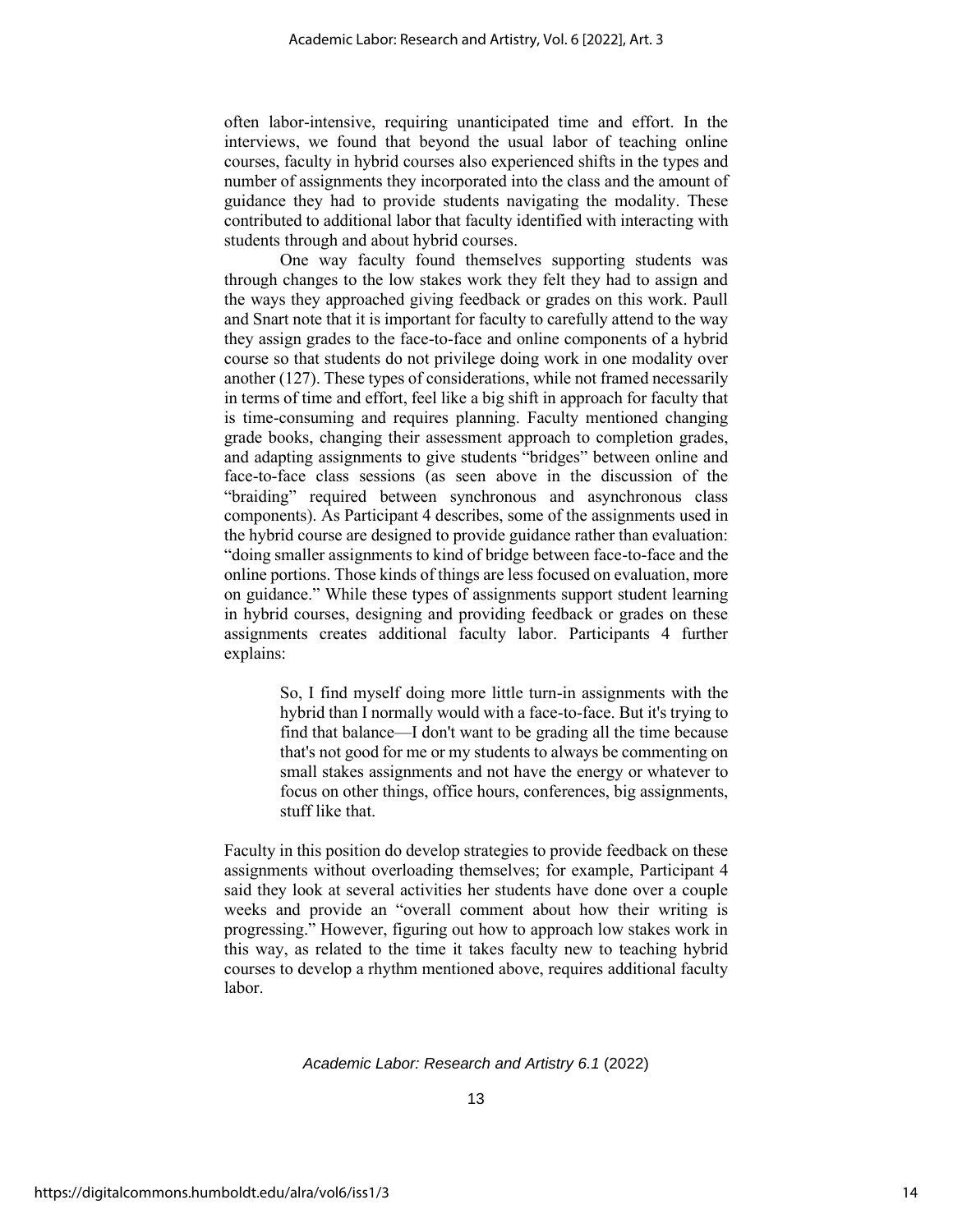Another way faculty supported students was through the time they took to try to help students adapt to the hybrid course design. Part of this is helping students acclimate to the use of technology in these classes. When faculty were asked on the survey if they take time to orient students on how to use technology in the classroom, 57.14% said always or often, 28.57% said sometimes, and 14.29% said never. It can be tricky for faculty to determine how much technological support students need as a whole and whether they should take up valuable class time helping students orient to the technology (as opposed to sending them to IT or other resources). Beyond technological orientation, Participant 7 connected the asynchronous portions of the hybrid course with part of the reason some students need additional support in hybrid courses:

> I have had students who are really great in person because they have someone to talk to, and then when they work online by themselves, they struggle with working through things because they can't ask questions immediately. And so, with those students, I'll find myself meeting with them in my office hours every week or every other week or recording audio messages where I kind of walk them through what my thinking process was behind what they were doing and helping them to understand that for the online portion.

Students' struggles to adapt to the asynchronous part of the course in particular increases labor for faculty, who then spend more time supporting these student transitions. Although setting student expectations for the course can help mitigate some of this time (McGee and Reis 16), some students still need additional support in adapting to the hybrid course modality. Beyond meeting with students in office hours or recording audio messages for students, Participant 7 also identifies an increased number of student meetings needed to help students with those transitions: "So for those students, I meet with them a lot. And I find myself talking to them a lot before class or after class, kind of guiding them through things and showing them on the screen, 'Here's what you need to do, and here's why you want to do these.'" While faculty did not resent having to help students adapt to the hybrid course design, they did identify this as a way that their labor increased when teaching hybrid courses. These issues are even more salient for NTTF teaching multiple sections of hybrid courses, which increases the number of students who need this type of support. During the pandemic, faculty have had to move quickly towards scaffolding additional support for students, generally with no additional compensation and without reductions in course caps.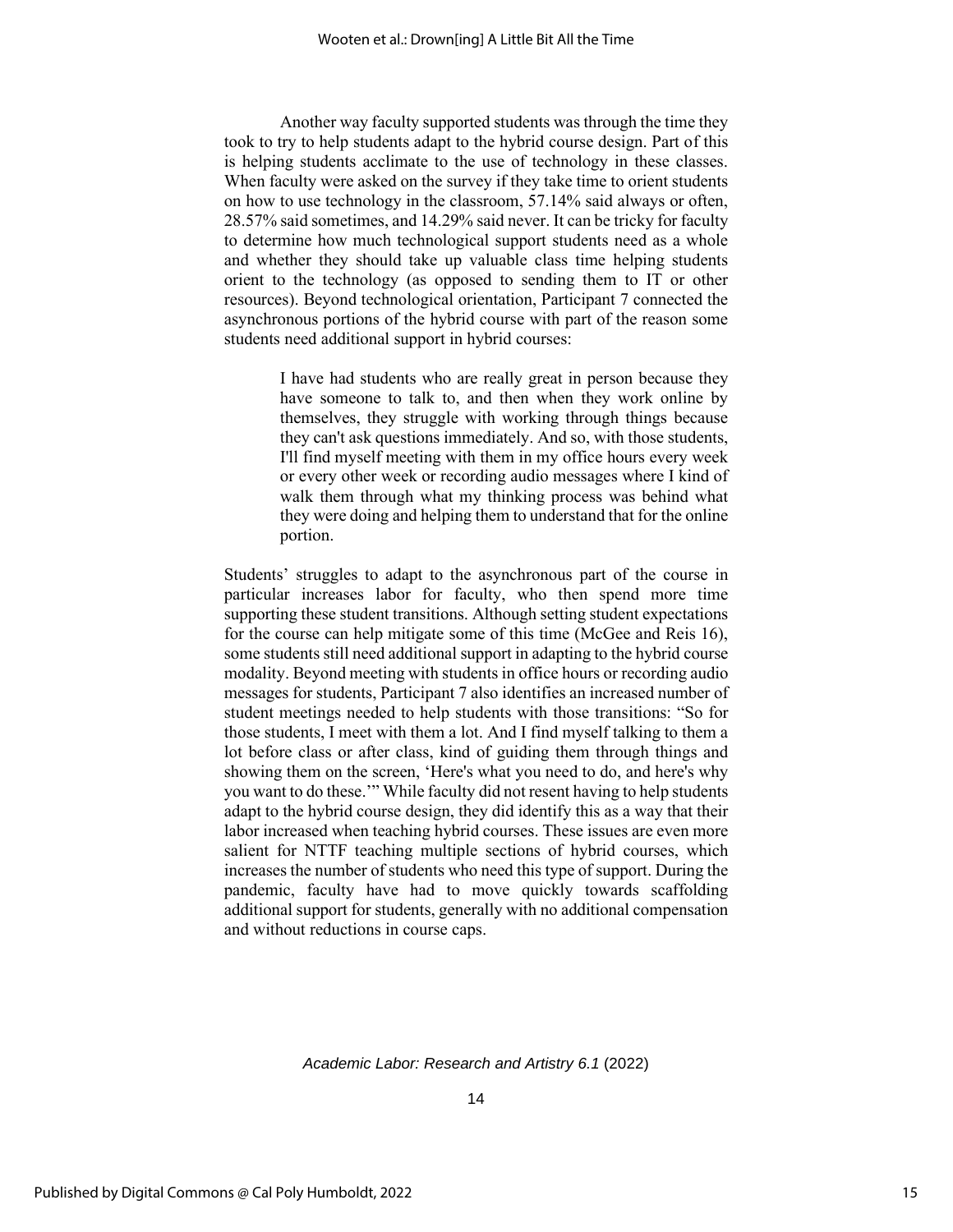# **Discussion: Faculty Labor Constraints and Hybrid Faculty Professional Development**

As the literature has noted (Bender et al.; Cavanaugh; Bolliger and Wasilik; Delgaty), faculty across different disciplines describe spending more time preparing to teach online or hybrid courses than to teach faceto-face courses. Creation of videos and new materials, increases in written feedback, and troubleshooting technology are all issues faculty teaching online or hybrid courses routinely face. However, it can be easy for faculty to underestimate the amount of labor that will be required until they begin to design and teach these courses. Participant 4 describes underestimating the additional time and effort that teaching a hybrid course would require: "The first time I taught online, you learn really fast, even though you think you know that it's totally different from face-to-face and you know that you can't just take a face-to-face lesson and throw it online. You don't learn how deep that really is until you get into the teaching online." The issue, as this participant puts it, is not an expectation that teaching hybrid courses will be the same as putting materials from a face-to-face class online; they were well aware that they would need to change their pedagogical approach. Nevertheless, the actual labor involved in making changes when transitioning from a face-to-face to hybrid modality is not visible until a faculty member actually begins doing this work.

Faculty also can find themselves reacting without the benefit of professional development that specifically supports hybrid pedagogies, whether because this is not offered or because they cannot take advantage of it. When faculty were asked on the survey if they had been offered training or professional development in teaching hybrid courses, 64.29% said yes and 35.71% said no. Of survey participants, 57.14% had actually participated in training or professional development for hybrid courses while 42.86% had not.<sup>6</sup> However, five answered a follow-up question about this training to indicate that they had participated in training that generally supported faculty teaching online and not specifically hybrid courses. This shows that training or professional development opportunities specifically shaped for faculty teaching hybrid courses was less available than for faculty teaching fully online. As Participant 7 says:

> I received no professional development or training before teaching a hybrid class. I think having some training would have helped me to realize that I couldn't translate my face-to-face into a hybrid that I really needed to build it from scratch…I think that would have been the most useful thing because I was already comfortable with Blackboard, with the technology tools. None of that was a problem for me. It was really just the foundational understanding of how to develop a hybrid course for the first time.

Melonçon also found that some faculty received little or no training to support their teaching online or hybrid courses, with one interviewee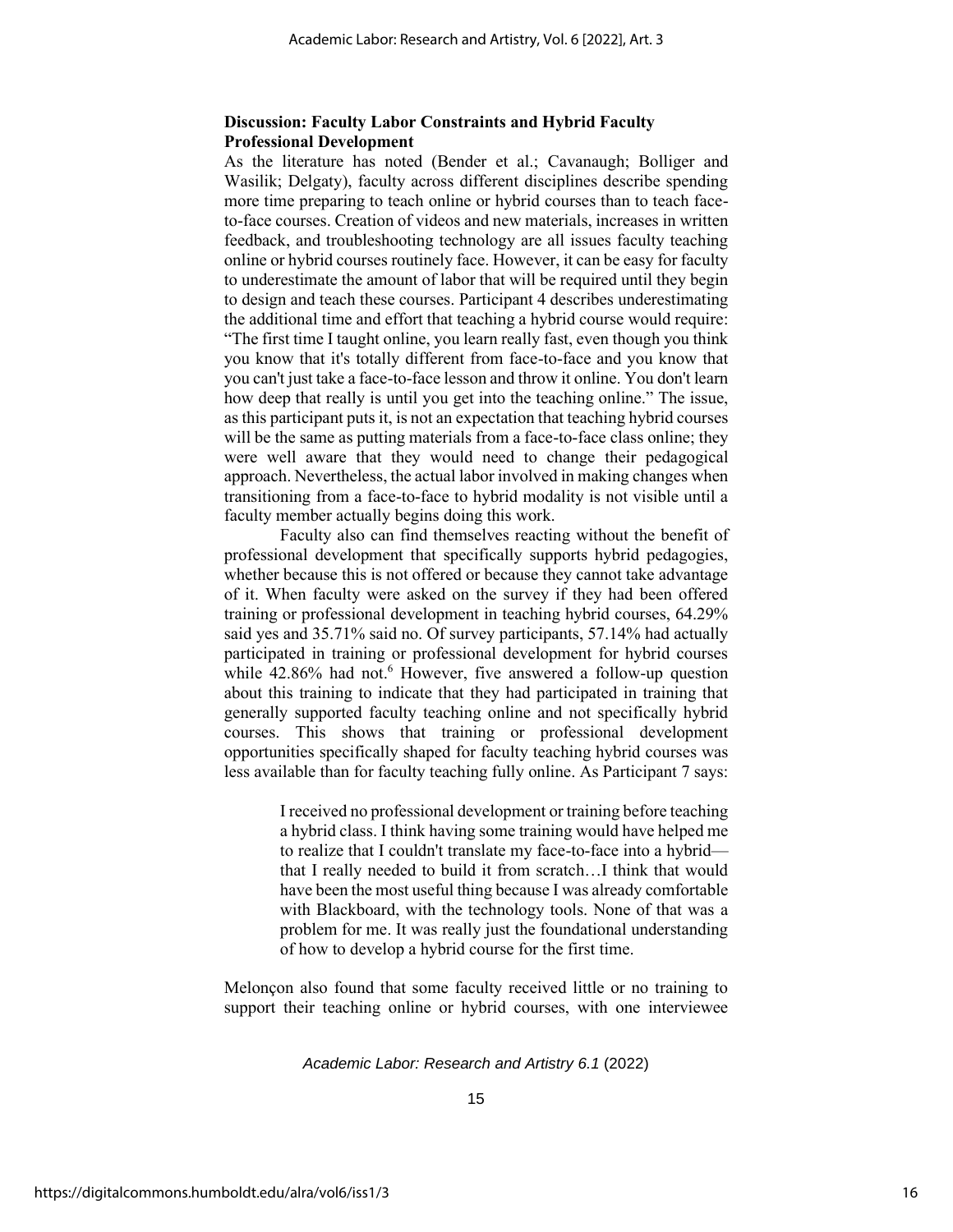reporting that he "'just hacked [his] way through it'" (261). In the context of NTTF labor conditions, the additional labor needed to design and implement a hybrid course specifically creates additional constraints for how and when faculty get access to professional development opportunities that might ease this transition in the first place. At our institution, professional development had been offered for faculty teaching face-to-face courses and online courses, but not hybrid courses specifically. This underscored an assumption that professional development for other modalities would easily transfer to the hybrid modality, which was not true. Faculty teaching hybrid courses for the first time thus found themselves piecemealing together their knowledge about teaching in other modalities to try to transition to teaching hybrid courses. They also looked to experienced colleagues who could help them make this transition. Participant 4 notes:

> Familiarize yourself with lots of technologies because if one doesn't work, you can roll to another. Talk to your colleagues. There's no better resource than the people that are suffering through or struggling through the same stuff that you are. And you're going to get a new idea for a lesson plan from them—how they're handling all the grading that comes with a hybrid class. That's your resource. Your mentors, your colleagues.

Because of a lack of professional development geared exclusively at supporting faculty transitioning into teaching hybrid courses, this interviewee explained that colleagues had to become a central resource in figuring out how to navigate the labor of teaching a hybrid course, particularly as a NTTF member. These colleagues often were members of the administrative team who interviewees saw as a main source of advice and information; faculty named the same administrator repeatedly as essential to the transition to hybrids, while at the same time lamenting the lack of access to peer networks and training resources.

While our institution's center for teaching and learning offers an online course design workshop, most of the faculty we interviewed who had taken it thought the workshop did not address the uniqueness of the hybrid format adequately: "I think we give [resources] to teachers when they're going into distance learning. We have things like [the Online Course Development Institute] and the curricular designers. And I don't know that we necessarily give hybrid the same treatment" (Participant 4). One faculty member who felt comfortable with the transition had previous curriculum and course design work experience, but for the most part, faculty, regardless of experience level, expressed gratitude for the support from one administrator but pointed out the lack of resources and limited faculty interactions around hybrid courses. The geographic dispersal of faculty across the region, varying schedules, and high teaching loads meant that faculty did not as often form supportive peer networks; this was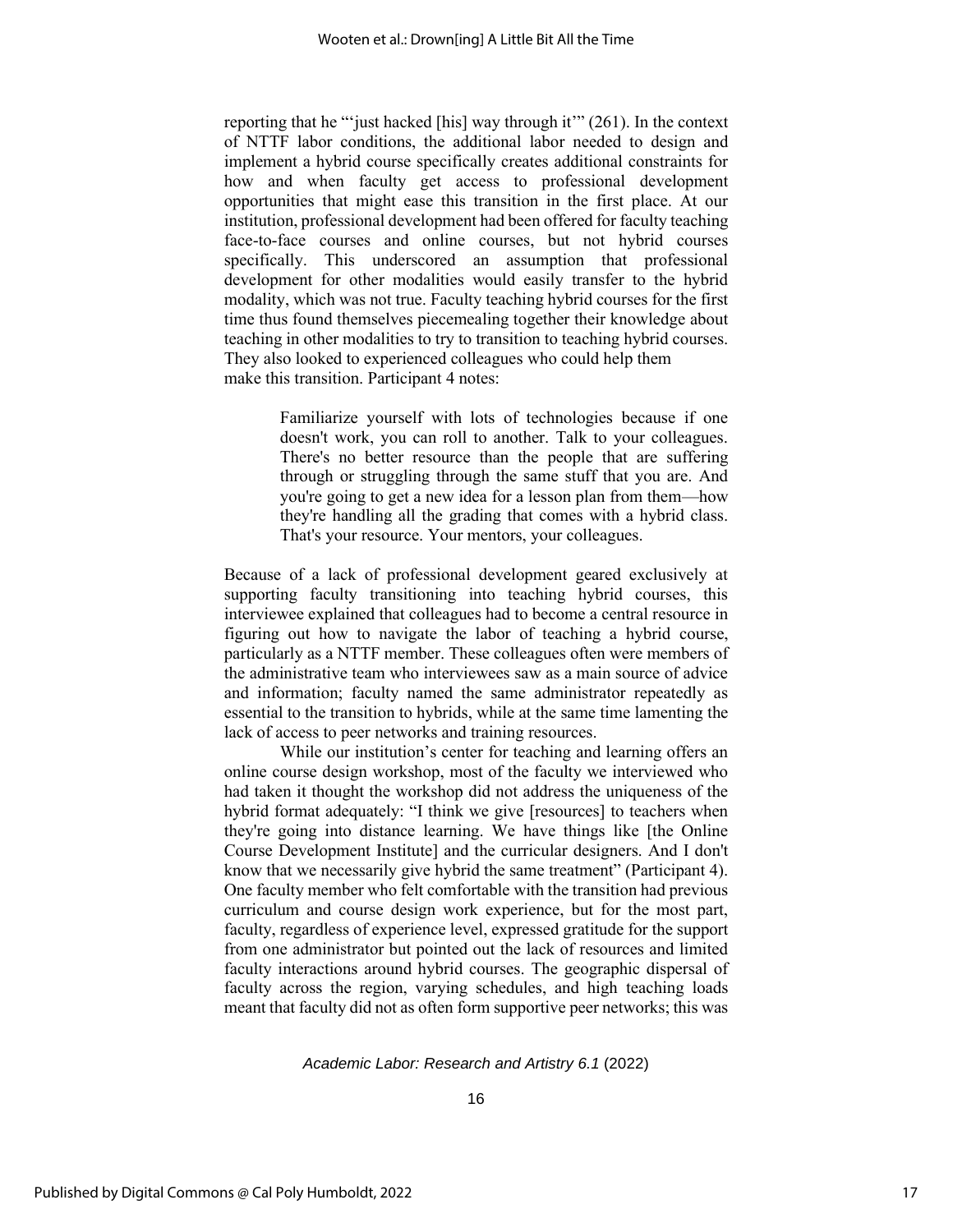only exacerbated by the pandemic's physical distancing of faculty from each other. However, they wanted to have regular access to models, templates, and peers who could provide tips and advice. Study participants also noted the lack of program-level professional development and support for hybrid courses specifically, and they described solving problems mostly on their own. In short, our institution and program did not provide adequate support for faculty teaching in hybrid formats, which are particularly difficult for faculty to navigate on their own.

Since faculty teaching in online modalities have reported higher levels of depersonalization with lower feelings of personal accomplishment (Borgman and McClure; Golden; Hogan and McKnight; Schieffer), this lack of professional development and contact can lead to faculty feeling isolated and overwhelmed. Participant 5 explains:

> I thought I was figuring it out as I was doing it.…They just said, "Here, you're going to teach this online." And so there was absolutely no faculty development, no resources, nothing for that. So, I never had a comp pedagogy course in graduate school. Everybody has always just thrown me into the deep end and said, "Okay. You figure it out, and try not to drown." But in the end, you do drown a little bit all the time.

Given the weakness in the support systems faculty in our program teaching hybrid courses experienced, our program has made efforts to strengthen these support systems. However, perhaps the largest constraint on what we do hinges around faculty labor conditions. The program has sought to provide opportunities for hybrid faculty to talk with each other, gain support from the program, and so on while keeping in mind that we cannot (and will not) require faculty to participate without compensation. Since we have generally not had compensation to offer, this means we have tried to be particularly attuned to what types of professional development we offer.

Facing a similar set of circumstances, Ed Nagelhout's "Faculty Development as Working Condition" claims that professional development must either be "built into the expected workload" or "designed to save teachers time" (A15). If professional development does this, Nagelhout argues, then it can be "about making our *lives* better" (A16) and positively contribute to faculty professionalization. Similarly, Hilliard's approach to hybrid professional development was to try to build a Community of Practice (CoP) that included, along with a required workshop for faculty before teaching hybrid courses, optional day-long pedagogy days and regular meetings driven by faculty needs. Like us, Hilliard struggled to argue that her faculty should be compensated for this professional development work, and she argues for transparency when such requests are denied (217). Taking up some of these practices, our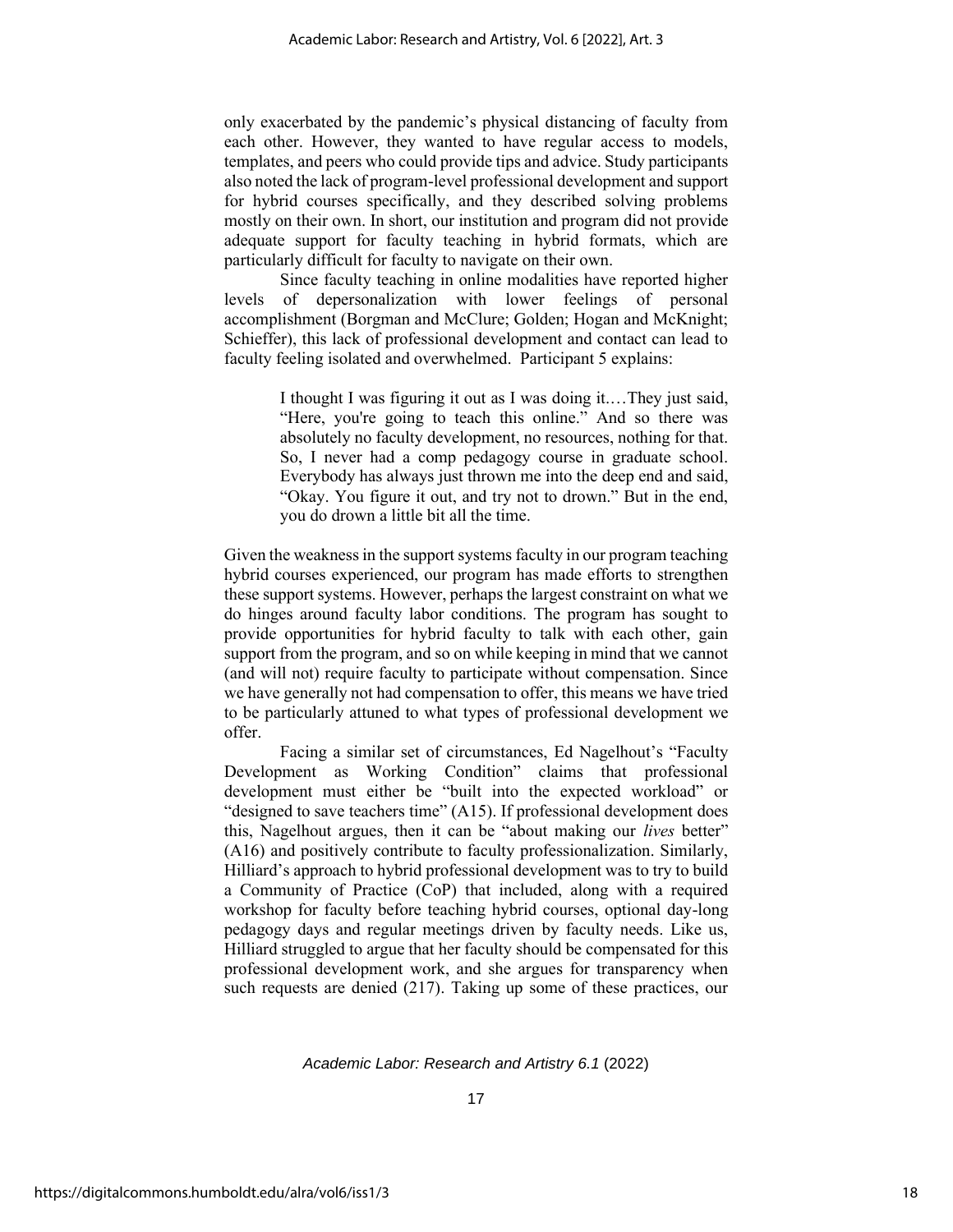program has had to be very strategic in offering professional development if and when faculty compensation is not provided.

Before our study took place, our program had already established several professional development opportunities that, as we discovered, were not adequately supporting faculty teaching hybrid courses. Our center for teaching and learning offered stipends to faculty who took an Online Course Development Institute (OCDI). Faculty in our program had started and facilitated faculty-led monthly pedagogy meetings called Teachers Need Teachers (TNT), some of which were led by faculty teaching hybrid courses (these were open to faculty teaching in any modality). Finally, our program's administrative team reviewed hybrid courses faculty developed before they began teaching to provide feedback and mentoring support to those faculty. As can be seen, however, the program did not have many professional development opportunities available for hybrid faculty in particular, partially because this was a smaller number of faculty before the pandemic and partially due to the labor conditions faculty experience and our attempts to be cautious about adding to their already-high workloads.

As a result of our study specifically focused on hybrid faculty, however, our program recognized the need to better support these faculty's unique challenges more specifically and to offer a broader variety of support for hybrid faculty that would meet a wider variety of their needs while giving them flexibility in opting into those opportunities that made sense for them individually. We focused on building hybrid teaching skills and community throughout the professional development offered. However, we continue to make arguments that the institution should compensate NTTF who participate in professional development work, as is in keeping with CCCC's "A Position Statement of Principles and Example Effective Practices for Online Writing Instruction (OWI)" and other work in the field (see previous sections). Building voluntary professional development that meets faculty needs—both in terms of content and community building—is necessary, but it does not make up for a lack of compensation that would actually acknowledge faculty labor conditions.

The professional development we have offered in Fall 2020 and continued into Spring 2021 has included short, one-time workshops; help desk sessions; and more structured opportunities for faculty to share their own ideas. These have been offered in a variety of modalities, including synchronous video sessions, taped sessions, and online sharing of materials generated during sessions. Through funding from our college, we have been able to compensate faculty who have facilitated workshops and to compensate some faculty participants. By drawing upon faculty expertise within our program, we have also been able to build more of a CoP that views expertise as distributed rather than concentrated in the program's administrative team. In thinking ahead, we also know that we want to work on further opportunities such as more decentralized and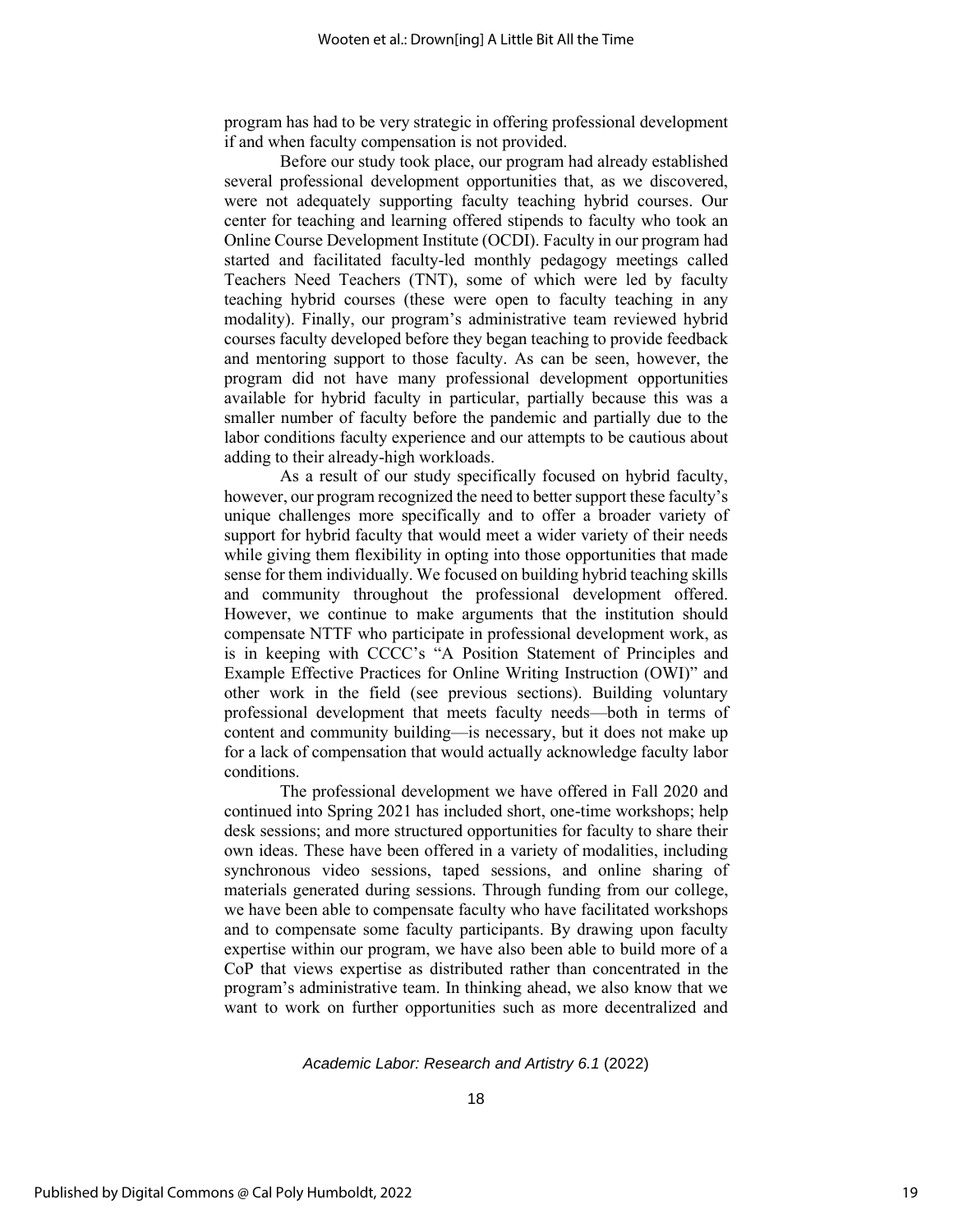informal opportunities for faculty to meet up; mentoring opportunities for faculty new to teaching hybrid courses to work with experienced hybrid faculty; and hybrid program materials that more deliberately help faculty manage workload issues. We know that hybrid faculty need professional development opportunities targeted specifically to their needs, and we hope to continue building on these.

Finally, while our faculty have shown a willingness to adapt, experiment, and do the labor-intensive work of continuing to learn new ways of teaching hybrid courses, they recognize systemic barriers in our institution's evaluation systems that particularly stifle innovation. Participant 9 explains:

> One huge issue I've had is the way that we're being evaluated teaching these [hybrid] courses. I think it is so unfair—people who are trying to teach hybrid or online are being asked by the university to try something new that nobody's figured out and then are being punished for it in some ways. And that, I think, is wildly unfair and unproductive. I think it discourages people from innovating.

They particularly identified the use of low student evaluations of teaching to penalize faculty who are teaching hybrid courses, sometimes for the first time or in a new way, as a "bummer for morale." Further, they took issue with evaluations that failed to take the context of a course into account, especially if a faculty member is trying something for the first time, and that were applied to all faculty in the same way, regardless of the instructional modality they were teaching. Whether through (structural) reconceptualization of the university's hybrid designation or revision of the ways in which faculty are evaluated in these new modalities, participants express a need for greater administrative and institutional support to advance their hybrid instruction. Participant 9 also highlights how questions of labor and precarity inform the ways faculty view the innovative work they are trying to do. At our institution, this problem remains unresolved; while student evaluations were suspended during the Spring 2020 semester, as most courses suddenly moved online due to the pandemic, student evaluations have remained in subsequent semesters, even as faculty have continued to teach new modalities and variations of online and hybrid modalities for the first time.

# **Conclusion**

One of our hopes in writing this article is to create a space at the pedagogical table for further research and institutional and programmatic attention to hybrid courses as creating unique labor issues that need to be addressed separately from fully face-to-face and asynchronous online courses. To this point, there is a lack of research in writing studies and higher education more broadly about approaches to teaching hybrid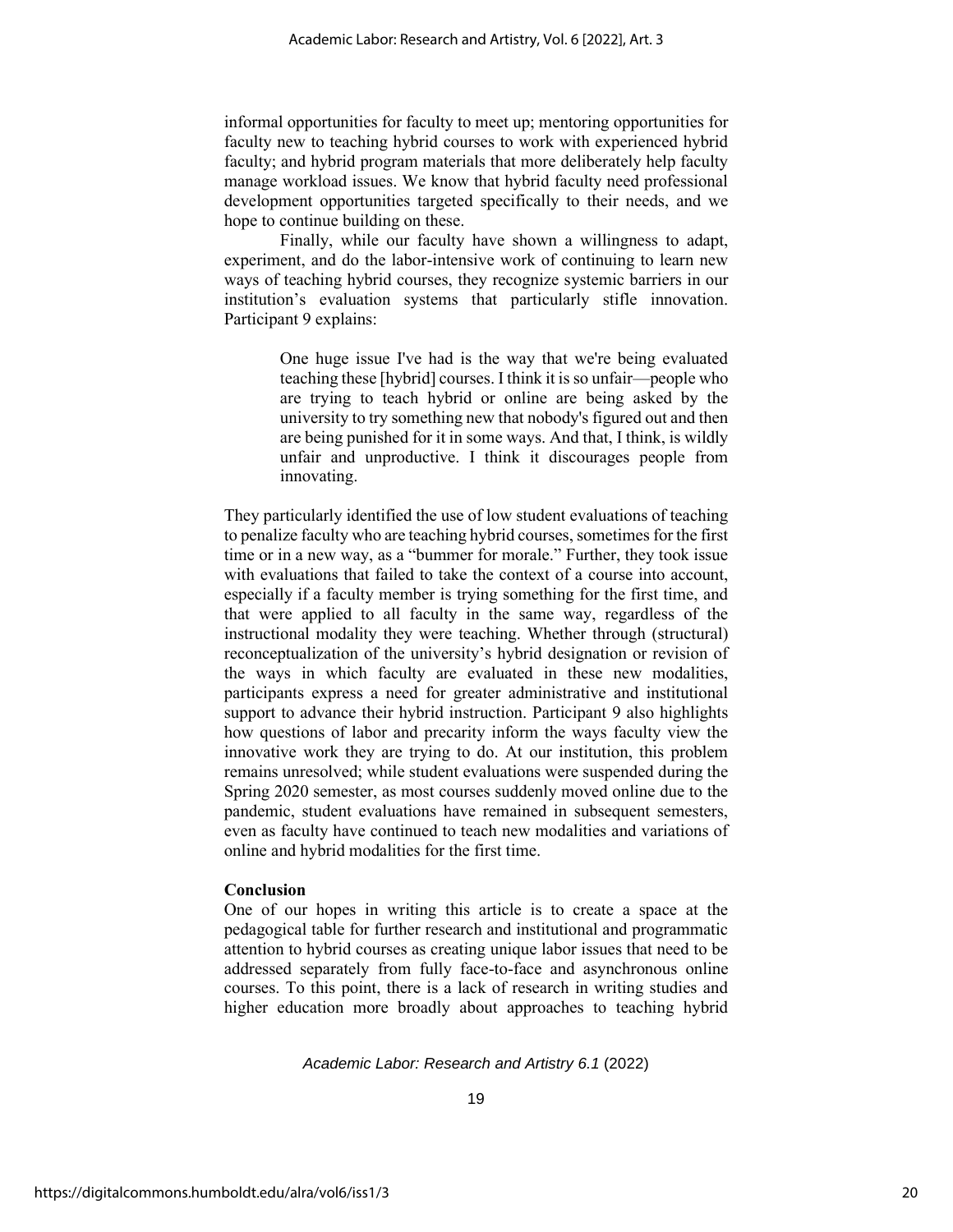courses, and at our own institution like many others, hybrid courses have been largely invisible and, as a result, this has contributed to the invisibility of the labor NTTF perform to teach these courses. As more faculty have experienced teaching in different modalities and as hybrid courses have become even more commonplace and will continue to be an important part of the educational landscape, scholarship about these courses and institutional support for the faculty teaching them can construct a fuller portrait of the labor involved when NTTF, in particular, are asked to take up this approach.

As the epigraphs to this article point out, NTTF teaching hybrids are often constrained by the labor conditions they experience that limit the time they have to learn new things and to adequately switch instructional modalities as so many have been asked to do in such a short amount of time in the last year. As Participant 9 noted above, faculty evaluation systems do not always encourage or reward innovation, often treating any decreased student evaluations of teaching (SET) scores or challenges in teaching as signs of failure rather than as chances a faculty member took to try something new, even if that new thing did not work perfectly the first time. Even innovations to the hybrid format itself can be impossible or risky for NTTF without job security. Participant 4 states: "I would like to see a much more flexible vision of what constitutes hybrid, because I think that there are certain portions of the course…that could maybe not have to adhere so strictly to one [modality] or the other, bouncing back and forth each week. I would really like to be able to explore that." This participant identifies other possible types of hybrid course design that have occurred in other institutions and other parts of our institution that could better support student learning (such as longer stretches of the semester spent in synchronous sessions mixed with time working asynchronously). However, the size of our program means that individual faculty who are almost entirely NTTF cannot choose how they want to balance synchronous and asynchronous work in hybrid courses (all hybrid courses in our program must meet once per week synchronously and assign other work asynchronously). As reflected in faculty concerns during the pandemic (and prior to it), due to the fact that faculty evaluations are tied so explicitly to often-erroneous benchmarks of "success" it is imperative that school and university systems determine how to encourage and reward innovation and chance-taking in teaching, particularly for those faculty who already feel vulnerable in their positions and particularly during times of crisis such as a pandemic when teachers/faculty are forced to innovate quickly, without as much support as needed and without compensation for this work.

In recognizing the labor conditions NTTF in our program and, as seen in scholarship in and out of the field, teachers and faculty in other schools/institutions continue to face, we keep working on the types of professional development opportunities that will support our faculty. These lead to questions institutions/programs should ask as they consider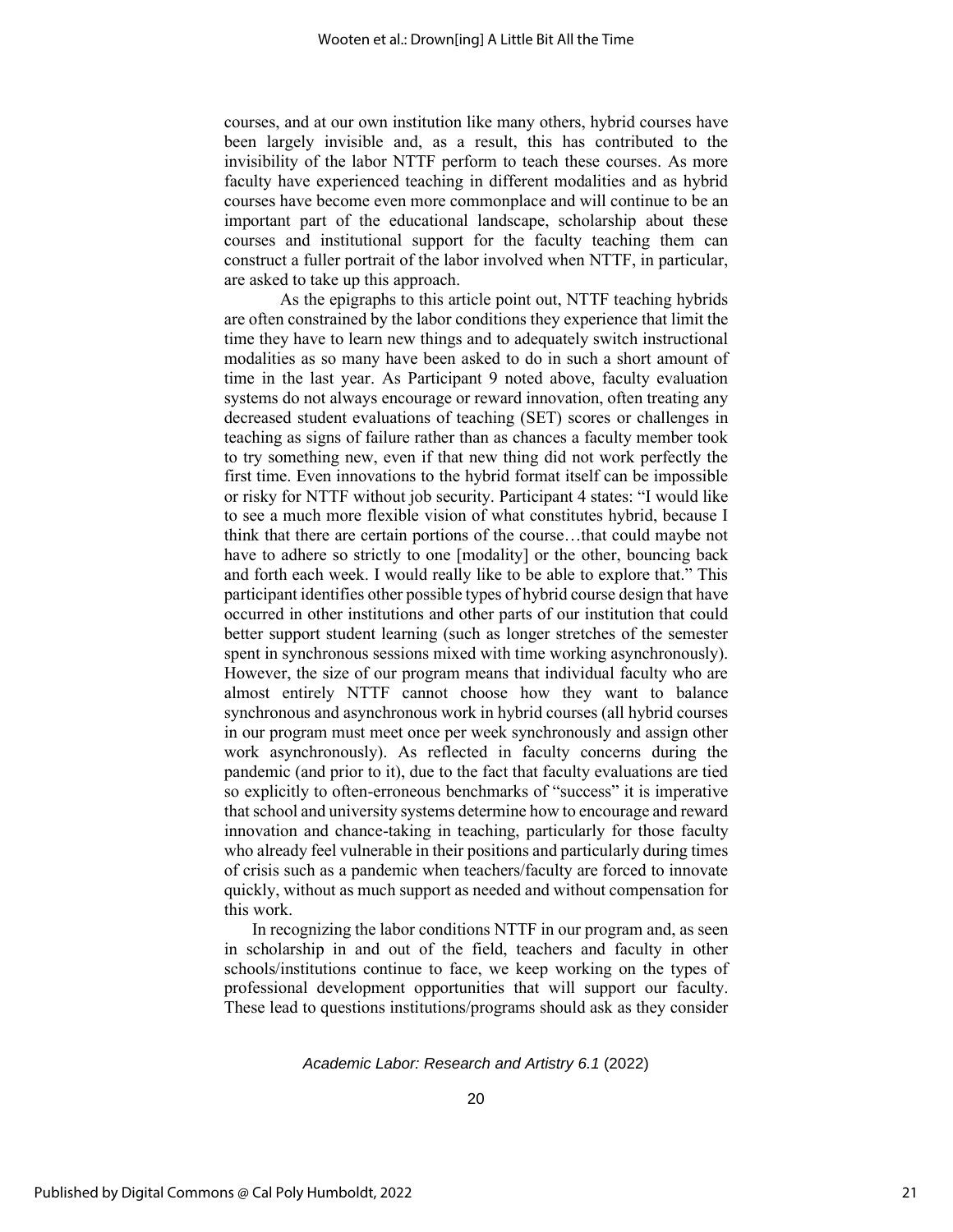the types of professional development support to offer to faculty teaching in various instructional modalities:

- What kinds of professional development can and/or should our institution/program offer, especially if we don't have compensation to provide to attendees?
- What expectations can we have for teachers/faculty new to teaching instructional modalities such as hybrid or hy-flex courses given an institution/program's labor constraints and evaluation practices?
- What ongoing professional development expectations can or should we have for teachers/faculty who teach hybrid, hy-flex, or other instructional modalities given an institution/program's labor and compensation constraints?

Importantly, and in contrast to assumptions sometimes made about faculty, our study did not find that faculty are resistant to learning new instructional modalities or innovating in their courses. In fact, several commented on things they have learned, an openness to evolving skills, and their desire to try new things. Participant 4 explained, "if one good thing comes from it [the pandemic], I think maybe it's learning that a lot of this stuff does work really well synchronously. . .It can mean we have opportunities to do lots of different things." Similarly, Participant 6 said, "this pandemic has shown us that we have to be able to teach in a lot of different formats" and that they have used this as an opportunity to emphasize with students that everyone is learning new things in this environment. Both participants explicitly note how the pandemic had pushed them and their students to learn new things, something they embraced. Participant 7 also noted that their use of screen-capture videos as a new skill they had developed and found "validating" because it "was helpful to my [first-year writing] students." These participants demonstrate an openness to learning new things and envisioning their students' learning as evolving with their teaching, identifying these as ways to better support their students in an ongoing way. The reality of labor conditions, however, means that NTTF's continued employment is dependent on positive student evaluations and evaluation by department supervisors. Innovating course design is not only labor-intensive but represents a risk for NTTF facing precarious labor conditions where NTTF may not be rehired or where high student course caps limit what a NTTF may be able to do during a semester.

Beyond individual departments or programs trying to serve faculty teaching in different instructional modalities, schools and institutions need to understand the web of labor constraints on their teachers and faculty and how these have an enormous impact on the teaching and professional development work faculty can do or should be required or asked to do. As has been made apparent during the last year,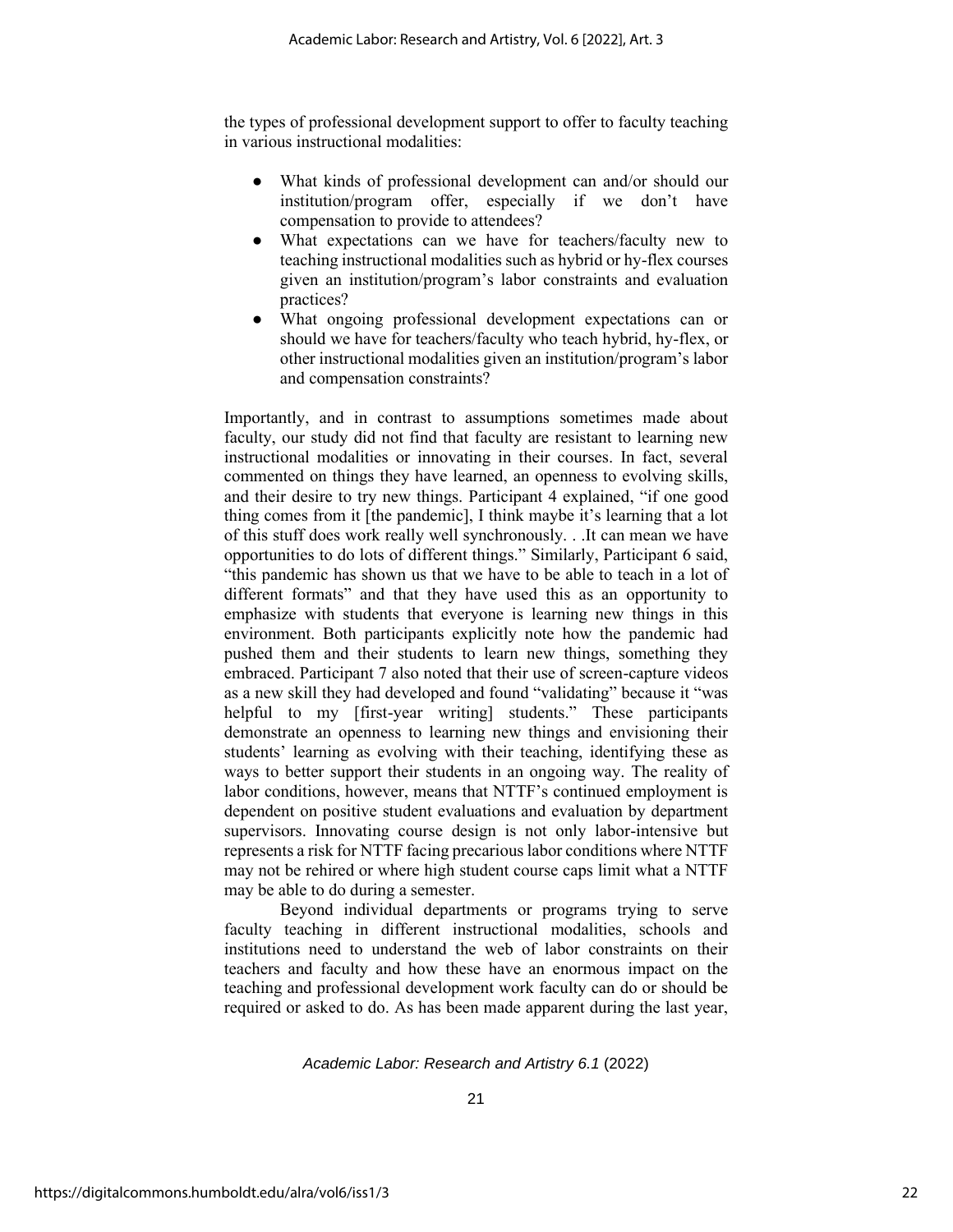schools and institutions need to include faculty in decisions about instructional modalities since it is their labor upon which these models are built. Finally, organizations such as AAUP need to continue to advocate for faculty compensation that relates to actual faculty workloads and workload increases during times such as the pandemic. This may involve continued advocacy for increased federal and state funding for education that ultimately could lead to more support for what Melonçon, Mechenbier, and Wilson call "the re-professionalization of teaching" that provides "professional development and job security" for all faculty (133), whether faculty teaching hybrid courses during a pandemic or teaching face-to-face courses in a new, post-pandemic "normal."

# **Notes**

<sup>2</sup>See Stickney et al. for a study of online faculty satisfaction in relation to flexibility in balancing their professional and personal lives and the professional development offered to them.

<sup>3</sup>See "CWPA and CCCC Joint Statement in Response to the COVID-19 Pandemic" for recommendations specific to the pandemic about types of compensation needed to support faculty making the transition to alternative instructional models.

4 IRB No. 1514418

<sup>5</sup>Members of the task force were also part of the faculty who were interviewed.

 $6$ These are similar to Melonçon's findings that 62% of the NTTF she surveyed who taught technical and professional communication classes had taken a course about online teaching, although she does not report whether this included any attention specifically to hybrid courses (260).

<sup>&</sup>lt;sup>1</sup>The program offers several options for students to fulfill a first-year general education writing requirement: one three-credit-hour course, one four-credit-hour course for multilingual writers, or in partnership with an international pathways program on campus either two stretch courses or one four-credit-hour course cotaught by composition faculty and EAP faculty. Students also take a junior-level general education writing requirement that introduces them to research and writing in their disciplines through our program, a writing intensive course taught by faculty in their field, and a capstone or synthesis course taught by faculty in their field with a strong written and oral communication focus.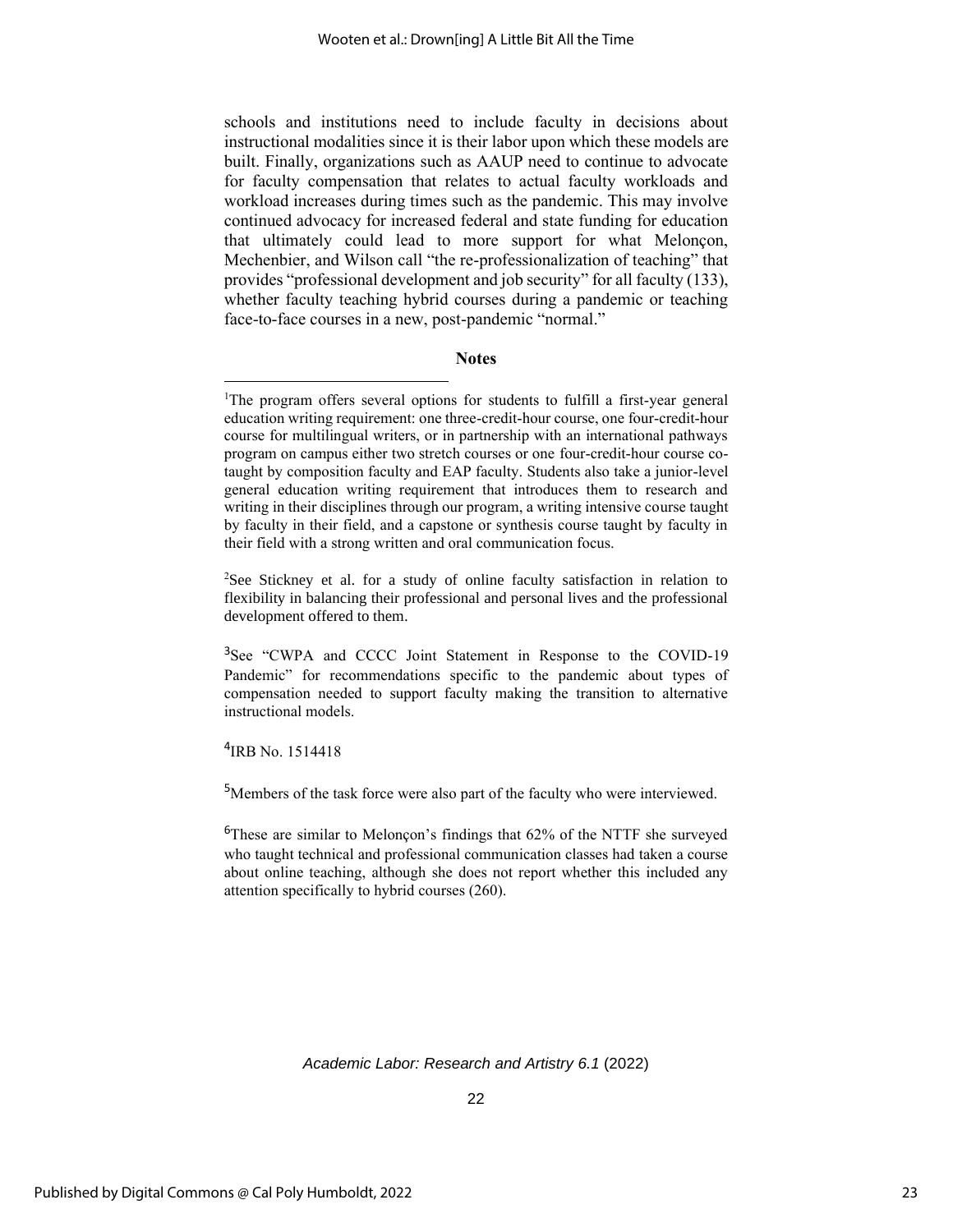# **Works Cited**

- Beck, Evelyn. "From the Editor: Working Conditions for Online Adjuncts." *College Composition and Communication,* vol. 59, no. 1, A1-A4.
- Bender, Diane M., et al. "Teaching Time: Distance Education Versus Classroom Instruction." *American Journal of Distance Education*, vol. 18, no. 2, Routledge, June 2004, pp. 103–14. [doi.org/10.1207/s15389286ajde18024.](https://doi.org/10.1207/s15389286ajde1802_4)
- Bolliger, Doris U., and Oksana Wasilik. "Factors Influencing Faculty Satisfaction with Online Teaching and Learning in Higher Education." *Distance Education*, vol. 30, no. 1, May 2009, pp. 103–16. [doi.org/10.1080/01587910902845949.](https://doi.org/10.1080/01587910902845949)
- Borgman, Jessie, and Casey McArdle. *Personal, Accessible, Responsive, Strategic: Resources and Strategies for Online Writing Instructors*. WAC Clearinghouse, 2019, [https://wac.colostate.edu/books/practice/pars/.](https://wac.colostate.edu/books/practice/pars/)
- Borgman, Jessie, and Christine McClure. "The Ultimate Balancing Act: Contingent Online Teaching and PhD Coursework." *College Composition and Communication*, vol. 71, no. 1, 2019, pp. A3–8.
- Cavanaugh, Joseph. "Teaching Online A Time Comparison." *Online Journal of Distance Learning Administration*, vol. 8, no. 1, University of West Georgia Distance and Distributed Education Center, Mar. 2005,

[https://www.westga.edu/~distance/ojdla/spring81/cavanaugh81.h](https://www.westga.edu/~distance/ojdla/spring81/cavanaugh81.htm) [tm.](https://www.westga.edu/~distance/ojdla/spring81/cavanaugh81.htm)

- CCCC. "A Position Statement of Principles and Example Effective Practices for Online Writing Instruction (OWI)." *National Council of Teachers of English*, Mar. 2013, [https://prod-ncte](https://prod-ncte-cdn.azureedge.net/nctefiles/groups/cccc/owiprinciples.pdf)[cdn.azureedge.net/nctefiles/groups/cccc/owiprinciples.pdf.](https://prod-ncte-cdn.azureedge.net/nctefiles/groups/cccc/owiprinciples.pdf)
- "CWPA and CCCC Joint Statement in Response to the COVID-19 Pandemic." *Conference on College Composition and Communication*, 26 June 2020, [https://cccc.ncte.org/cccc/cccc](https://cccc.ncte.org/cccc/cccc-and-cwpa-joint-statement-in-response-to-the-covid-19-pandemic)[and-cwpa-joint-statement-in-response-to-the-covid-19](https://cccc.ncte.org/cccc/cccc-and-cwpa-joint-statement-in-response-to-the-covid-19-pandemic) [pandemic.](https://cccc.ncte.org/cccc/cccc-and-cwpa-joint-statement-in-response-to-the-covid-19-pandemic)
- Delgaty, Laura. "A Critical Examination of the Time and Workload Involved in the Design and Delivery of an E-Module in Postgraduate Clinical Education." *Medical Teacher*, vol. 35, no. 5, May 2013, p. E1173. [doi.org/10.3109/0142159X.2012.737963.](https://doi.org/10.3109/0142159X.2012.737963)
- Doe, Sue et al. "Discourse of the Firetenders: Considering Contingent Faculty through the Lens of Activity Theory." *College English*, vol. 73, no. 4, 2011, pp. 428–49, [http://www.jstor.org/stable/23052350.](http://www.jstor.org/stable/23052350)
- Flaherty, Colleen. "Faculty Pandemic Stress is Now Chronic." *Inside Higher Ed,* 19 November 2020, [https://www.insidehighered.com/news/2020/11/19/faculty](https://www.insidehighered.com/news/2020/11/19/faculty-pandemic-stress-now-chronic)[pandemic-stress-now-chronic.](https://www.insidehighered.com/news/2020/11/19/faculty-pandemic-stress-now-chronic)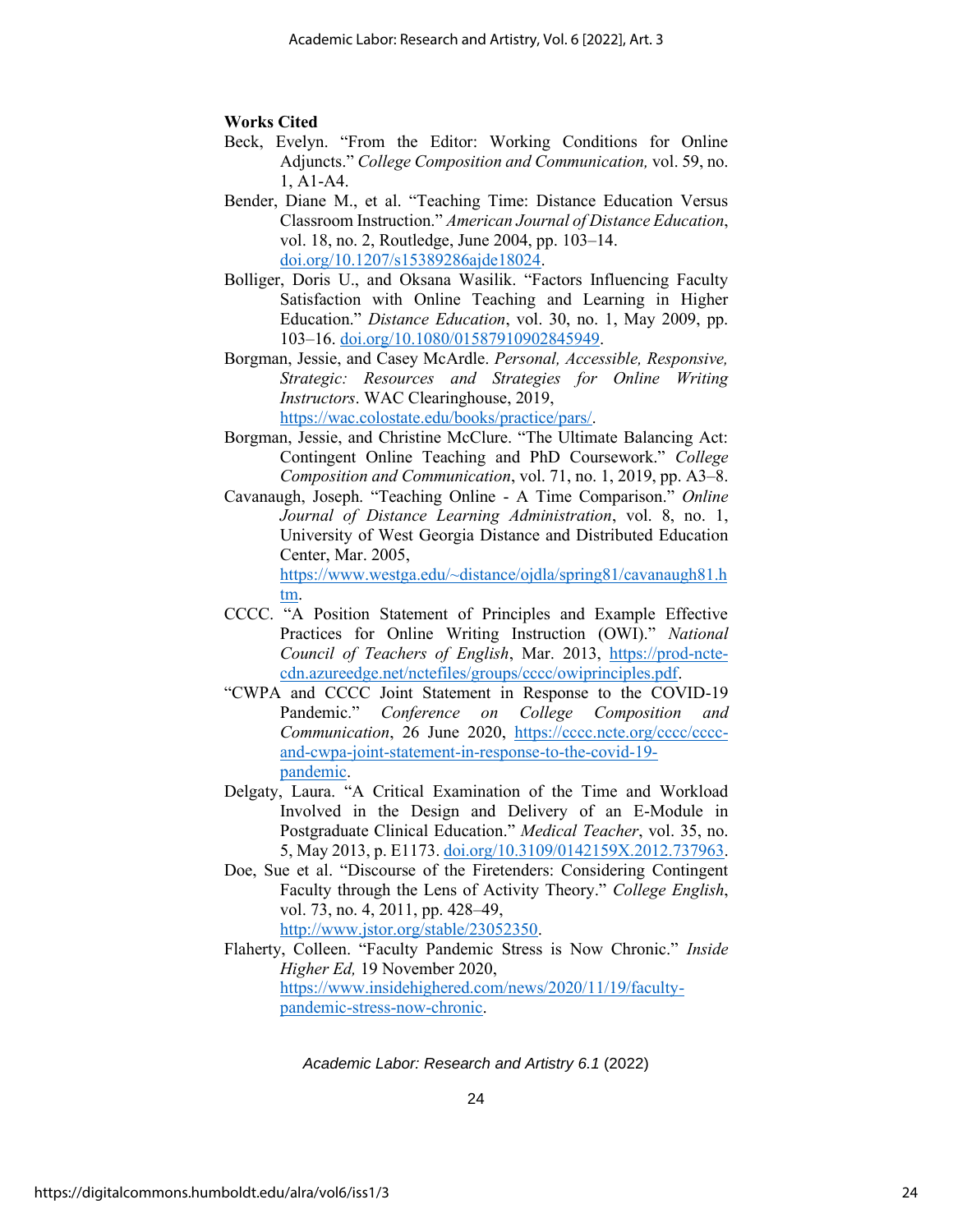- Golden, Julie E. "Supporting Online Faculty through Communities of Practice: Finding the Faculty Voice." *Innovations in Education and Teaching International,* vol. 53, no. 1, Jan. 2016, pp. 84–93, [doi:10.1080/14703297.2014.910129.](file://///Users/catherineratliff/Desktop/Golden,%20Julie%20E.%20)
- Griffin, June, and Deborah Minter.. "The Rise of the Online Writing Classroom: Reflecting on the Material Conditions of College Composition Teaching." *College Composition and Communication*, vol. 65, no. 1, 2013, pp. 140–61, [http://www.jstor.org/stable/43490811.](http://www.jstor.org/stable/43490811)
- Hassel, Holly, and Joanne Baird Giordano. "Contingency, Access, and the Material Conditions of Teaching and Learning in the Statement." *Labored: The State(Ment) and Future of Work in Composition*, edited by Randall McClure et al., Parlor Press, 2017, pp. 147–66.
- Hilliard, Lyra. "Using PARS to Build a Community of Practice for Hybrid Writing Instructors." *PARS in Practice: More Resources and Strategies for Online Writing Instructors*, edited by Jessie Borgman and Casey McArdle, The WAC Clearinghouse, 2021, pp. 209–23, [doi:10.37514/PRA-B.2021.1145.2.12.](https://wac.colostate.edu/docs/books/pars2/chapter12.pdf)
- Hogan, R. Lance, and Mark A. McKnight. "Exploring Burnout among University Online Instructors: An Initial Investigation." *The Internet and Higher Education*, vol. 10, no. 2, Jan. 2007, pp. 117– 24, [doi:10.1016/j.iheduc.2007.03.001.](http://www.cs.trinity.edu/rjensen/EdTech/Miscellaneous/Burnout.pdf)
- Jaramillo-Santoy, Janie and Gina Cano-Monreal. "Training Faculty for Online Instruction: Applying Technical Communication Theory to the Design of a Mentoring Program." *Online Education 2.0: Evolving, Adapting, and Reinventing Online Technical Communication,* edited by Kelli Cargile Cook and Keith Grant-Davie Routledge, 2013, pp. 91-112.
- Kezar, Adrianna, Tom DePaola, and Daniel T. Scott. *The Gig Academy.*  Johns Hopkins UP, 2019.
- Kramer, Jillian. "The Virus Moved Female Faculty to the Brink. Will Universities Help?" *The New York Times*, 6 Oct. 2020. *NYTimes.com*, [https://www.nytimes.com/2020/10/06/science/covid-universities](https://www.nytimes.com/2020/10/06/science/covid-universities-women.html)[women.html.](https://www.nytimes.com/2020/10/06/science/covid-universities-women.html)
- Lindlof, Thomas R. and Bryan C. Taylor. *Qualitative Communication*  Research Methods. 4<sup>th</sup> ed. Sage, 2017.
- Lynch-Biniek, Amy. "Don't Rock the Boat: Curricular Choices of Contingent and Permanent Composition Faculty." *Academic Labor: Research and Artistry,* vol. 1, 2017, pp. 15-30, [https://digitalcommons.humboldt.edu/alra/vol1/iss1/4/.](https://digitalcommons.humboldt.edu/alra/vol1/iss1/4/)
- McGee, Patricia and Abby Reis. "Blended Course Design: A Synthesis of Best Practices." *Journal of Asynchronous Learning Networks,* vol. 16, no. 4, 2012, pp. 7-22, [http://dx.doi.org/10.24059/olj.v16i4.239.](http://dx.doi.org/10.24059/olj.v16i4.239)